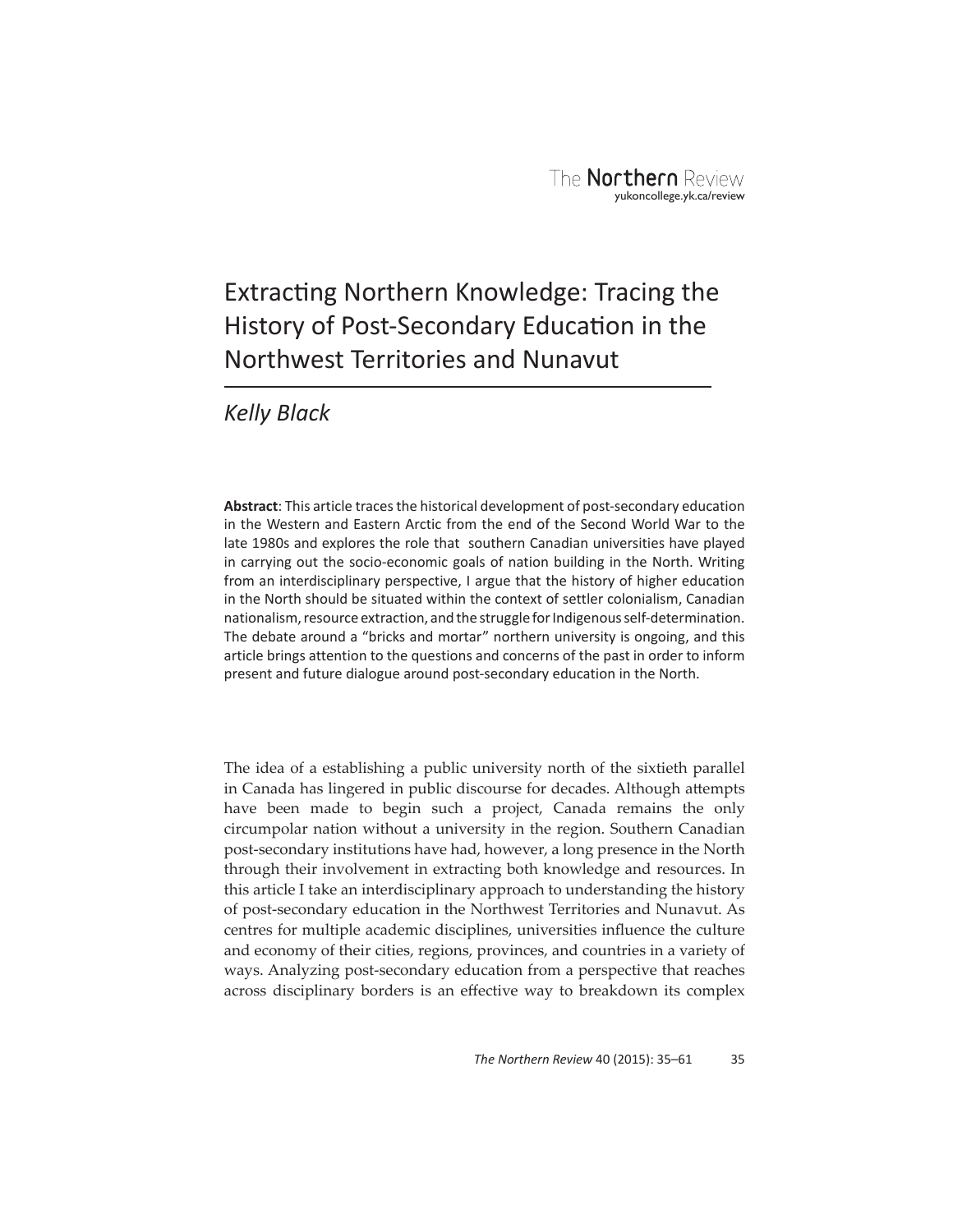cultural, political, and economic roles and influences. Drawing upon the fields of political economy, critical Canadian studies, and history, I view the earliest visions for higher education in the North within the context of settler<sup>1</sup> Canadian nationalism, resource extraction, the expansion of higher education in southern Canada, and the struggle for Indigenous self-determination. In *To Know Ourselves: The Report of the Commission on Canadian Studies*, also known as the Symons Report, northern studies were seen as essential for the future of scholarship in Canada (1975, p. 90). In this article I suggest that "to know ourselves" we must look at the ways in which southern involvement in northern higher education was pursued largely by and for the benefit of the south. I argue that universities have played a central role in carrying out the socio-economic goals of nation building in the North—a role that has, in many instances, run counter to the goals of Indigenous self-determination.

In any discussion of education and Indigenous peoples in the North, Zebedee Nungak's term "Qallunology" (the study of white people) is instructive. Derek Rasmussen explains that the "primary purpose of Qallunology is to get white folks to examine and change their own destructive behaviour. Qallunology punctures the compassionate myth of the Rescuers…" (2001, p. 85). Rather than view southern involvement in northern post-secondary education as an exercise in benevolence, this article examines how post-secondary education in the North has been shaped by a national fixation with the North and the nation's political-economic imperatives. Yet, my research also demonstrates that post-secondary education debates in the North occurred alongside and within struggles for Indigenous self-determination.

This article argues for a renewed critical focus on both the past and present of post-secondary education in the North. My objective in this exploratory piece is to begin to articulate a critical interdisciplinary framework for conceptualizing post-secondary education in the North with the hope that it may generate further scholarship. We must ask: How has knowledge extraction worked either in the service of or against an imagined concept of the North? Have universities and researchers facilitated the dispossession of Indigenous territories and the extraction of staple resources? What structures of power have been established and/or reinforced by southern scholarly objectives? I provide some preliminary comment on these questions in an effort to prompt further inquiry and study.

The subject of Indigenous education in the three territories and northern Quebec has received increasing attention from academics and policy groups (Darnell & Hoem, 1996; Vick-Westgate, 2002; Poelzer, 2007, 2009; Abele & Graham, 2010; Abele & Seidle, 2010; Walter and Duncan Gordon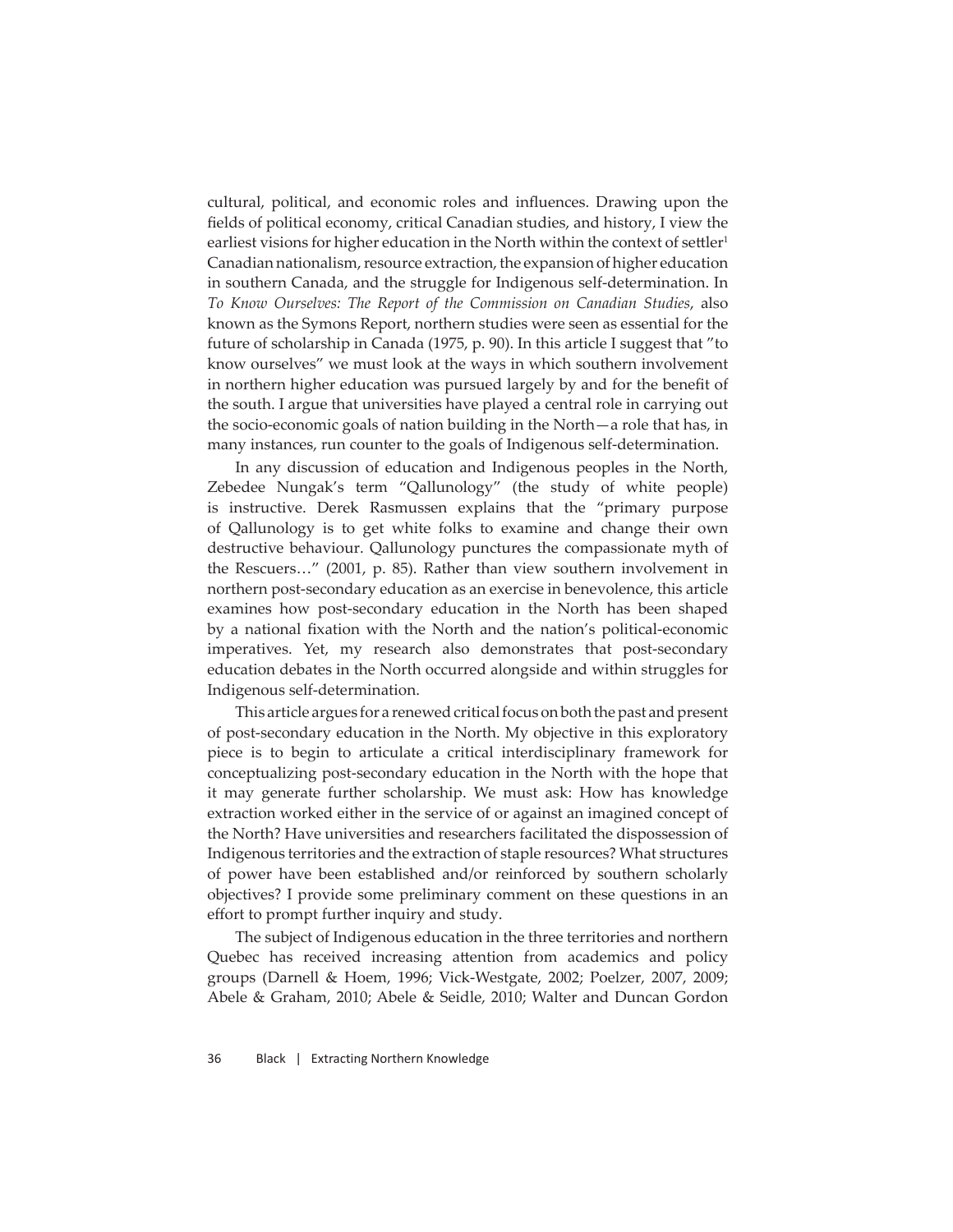Foundation, 2010; Inuit Tapiriit Kanatami, 2011). Heather McGregor (2010) has contributed an important look at the history of northern education in the book *Inuit Education and Schools in the Eastern Arctic*. With regard to the history of northern post-secondary education, Aron Senkpiel (2007) and Amanda Graham (2007) have written extensively, though not exhaustively, on the subject as it pertains to the Yukon. Graham's thesis on the University of Canada North (2000) is an important look into one of the more prominent iterations of a northern university. Nevertheless, Graham's work is a solitary one. In the edited volume *Higher Education across the Circumpolar North*, Geoffrey Weller's chapter on Canada speaks only to higher education within the Provincial North (2002). A history of post-secondary education and, in particular, the northern university concept within the Northwest Territories (and later Nunavut) is sorely lacking. Given the limited amount of scholarship, my intention here is to offer an article that juxtaposes original research with key secondary sources in an effort to contextualize the subject within historical and contemporary structural and ideological processes. By beginning in an exploratory way, my goal is to provide a launching point for further research pertaining to the history of higher education in the Northwest Territories and Nunavut.

In the postwar period, Canadian universities expanded to meet the needs of the baby boom generation, and sought greater funding and direction from the federal government (Cameron, 1991). During the 1960s and 1970s, many of these universities looked North in order to realize their research potential. At the same time, the Canadian government embarked upon a renewed national project to assert sovereignty over northern territory and resources. The political organization of Inuit, First Nations, and Métis peoples in the North during the 1970s and 1980s did not halt the southern research agenda. However, it did require southern institutions to reflect upon their role within higher education in the North. This article proceeds with this approximate timeline in mind, beginning with the postwar years and the escalation of the federal government's interest in both northern development and southern post-secondary education. I conclude with the inception of the Northwest Territories' post-secondary education system during the 1980s. First, I discuss how the "North" has been constructed in Canada's national imaginary.

#### **Northward Looking: National Imaginings of the North**

The definition of "North" in Canadian nationalist discourse is dynamic. In the decades following Confederation, the idea of Canada as North played a political and cultural role (Berger, 1970), but the Arctic, or for that matter anywhere North of 60, remained largely unknown to most in the Dominion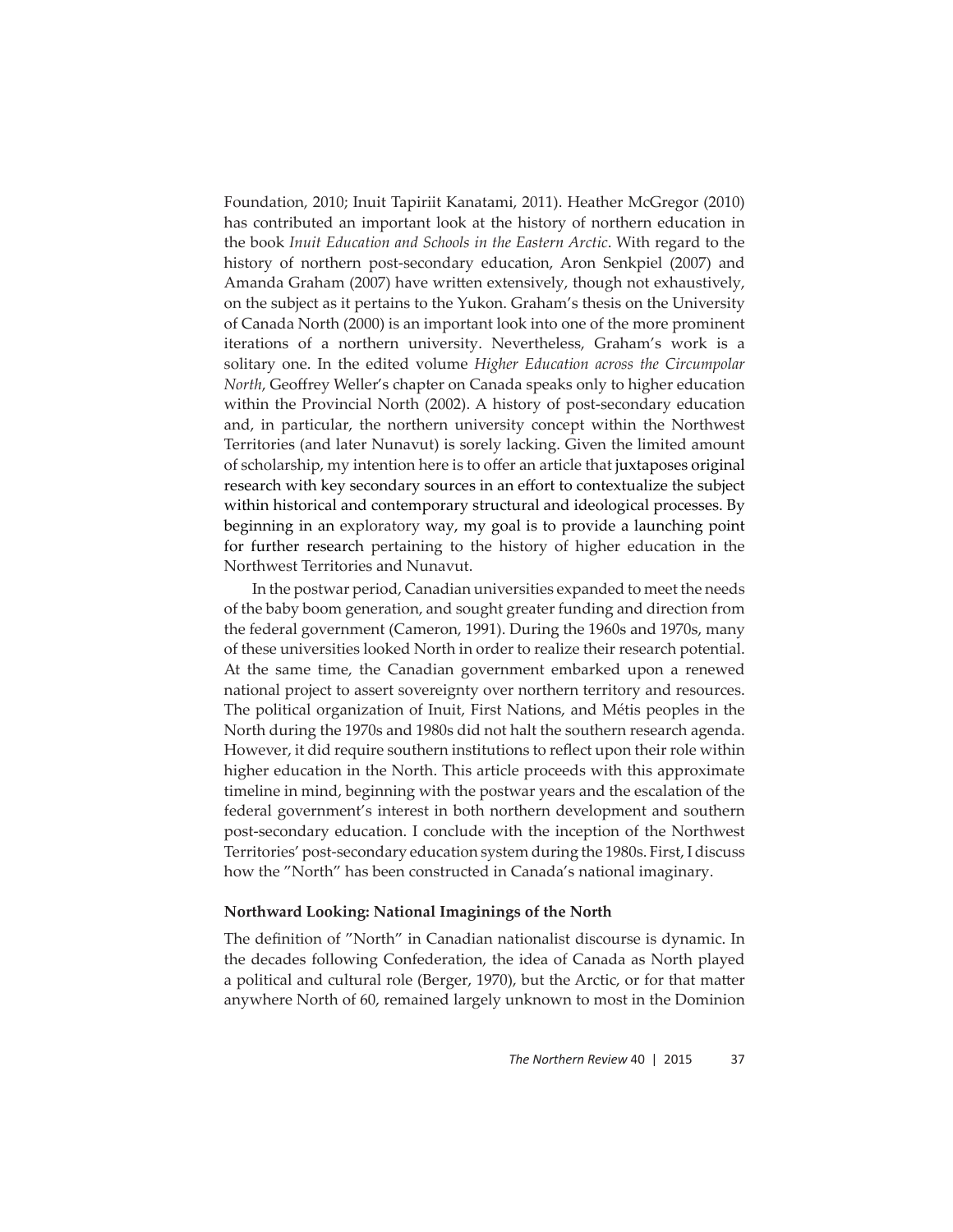of Canada (Woodcock, 1970). Yet, the North is not simply a geographic space. To understand it within the context of nation, we must understand how it has driven nationalist fantasies, desires for territorial expansion, and programs of resource extraction (Mackey, 2000).<sup>2</sup> It was not until the Second World War that Canadian images of the Arctic changed from a place of the sublime or monstrous to a place available for cultural and economic expansion (Atwood, 1972; Hamelin, 1978; Evenden, 1998). The Mackenzie Valley Gas Pipeline Inquiry (1974–77) brought Canada's colonial pursuits in the North into the national consciousness and sparked debate over the settlement of treaties, conservation, and resource extraction (Mowat, 1967, 1976; Watkins, 1977; Canada, 1977; Abele, 2014). More recently, as the North warms due to climate change, a global struggle for resources and territory is taking place. It is within this context that the trope of Canada as North has been renewed. Jeff Ruhl notes that the pervasiveness of the inukshuk in southern Canada during the twenty-first century recalls Canadian attempts to claim and appropriate the North:

> the iconification of the inukshuk was and is occurring at a time when increasing international attention is becoming focused on the question of Arctic ownership … This symbol of Inuit culture, found originally in the Arctic, is applied through the form of the nationalized inukshuk (the stone man), to the overarching concept of its essential Canadian-ness, and therefore, by extension, to the essential Canadian-ness of the Arctic. (2008, p. 112)

The inukshuk is but one of the latest elements of an "icy white nationalism" (Mackey, 2000) that has continued to employ northern symbolism and imagery to portray the territory, climate, and culture of the North as the embodiment of a settler Canadian national identity. As an ongoing process, settler colonialism continually works to dispossess and legitimize access to Indigenous territories (Barker, 2009; Simpson, 2011; Mackey, 2014; Black & Murphyao, in press). The point here is that the concept of the "North" is foundational to settler colonialism's physical and imagined claims to Indigenous territories. Like prime ministers before him, Stephen Harper has repeatedly reinforced these national claims, declaring that "it is the North that truly defines us as Canadians, and it is the North that truly is Canada's call to greatness" (Harper, 2013, p. 20). I provide this brief overview to demonstrate that these national imaginings are linked to a settler colonialism that views the North as a space of national fantasy and fulfilment. As a settler state, Canada is involved in an ongoing process of defining an image of the North that suits national objectives. To reveal the ways that southern universities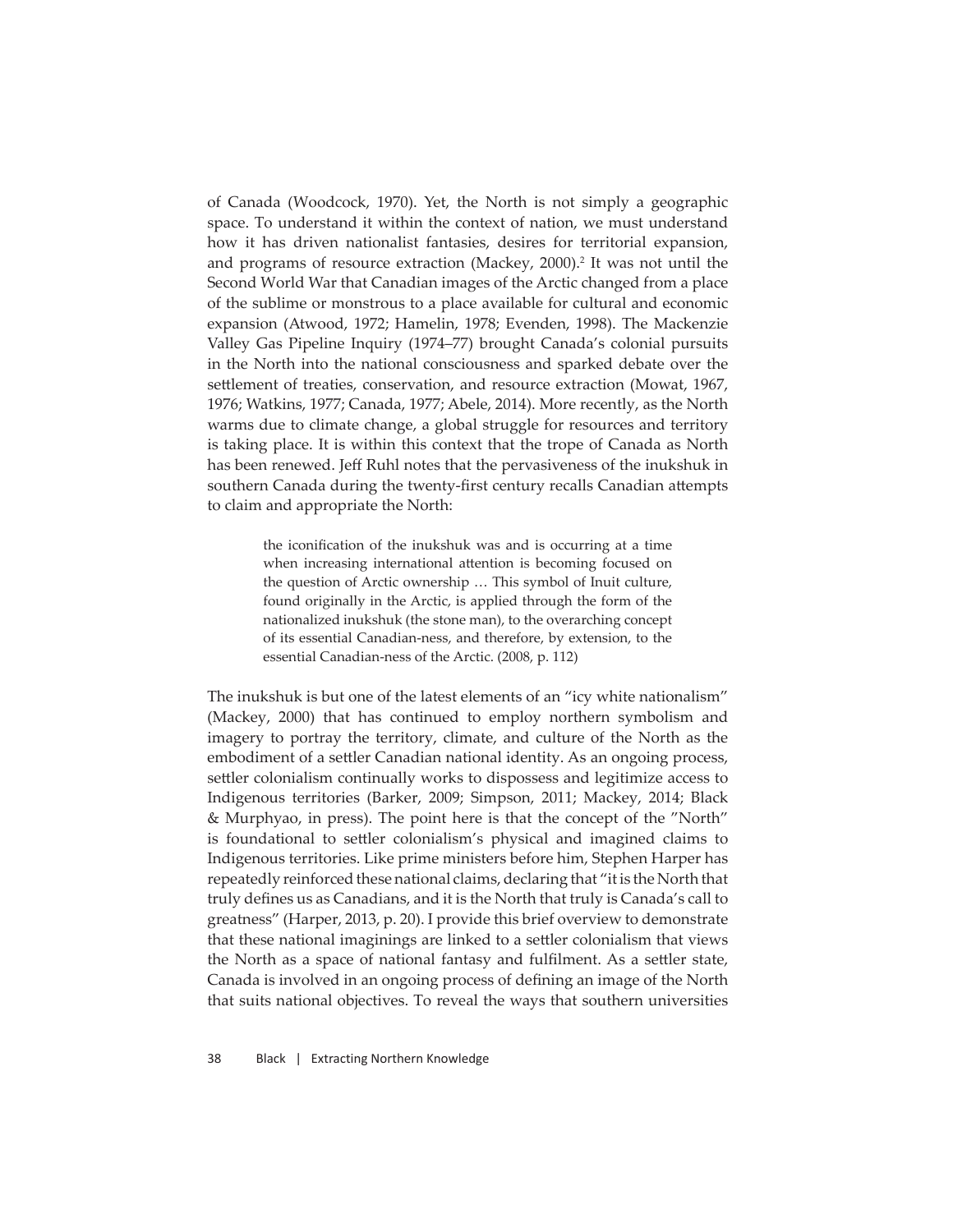and researchers have contributed to settler colonialism's claims to the North, this process must be accounted for in analyses of northern higher education.

#### **The Federal Government and Post-Secondary Education**

In *A History of Higher Education in Canada 1663–1960*, Robin S. Harris (1976) documents the federal government's increasingly prominent role in funding higher education and research following the end of the Second World War. Federal intervention in post-secondary education initially stemmed from the need to educate and reintegrate veterans; however, it quickly developed into a much larger endeavour. Although education is a provincial and territorial jurisdiction, the 1951 recommendations of the Royal Commission on National Development in the Arts, Letters, and Sciences (also known as the Massey Commission) encouraged the federal government to significantly increase its responsibility for university education (Canada, 1951, p. 134). As Harris notes, it is important to understand that this expansion was general rather than strategic (1976, p. 487). This lack of direction was not unique to education policy; prior to the Second World War, responsibility for the North was spread across several departments and agencies (Abele & Dosman, 1981, p. 430). The need for the political and economic coordination of northern development was recognized in the postwar era with the creation of the Advisory Committee on Northern Development (ACND) in 1948 and the Department of Northern Affairs and National Resources (DNANR) in 1953.

The connection between resource extraction and the Arctic in the postwar era is illustrated by federal civil servant Hugh Keenleyside who acted as both the Deputy Minister of Mines and Resources *and* Chairman of the Advisory Committee on Arctic Research. In 1949, Keenleyside "wrote to Canadian universities calling for all those interested in any facet of northern studies to contact the National Research Council, the Arctic Institute, the Canadian Geographic Society, or the Defence Research Board" (Grant, 1988, p. 209). By 1960, the NRC, Defence Research Board, Department of National Health and Welfare, Central Mortgage and Housing Corporation, Atomic Energy Control Board, and the federal departments of agriculture, fisheries, forestry, mines and technical surveys, and veterans affairs distributed \$15 million to universities for graduate studies and research, overwhelmingly in the areas of natural science, defence, and industrial innovation (Harris, 1976, p. 566; Hurtubise & Rowat, 1970, pp. 163–164). In 1955, DNANR created an Education Division to develop curriculum and continue the implementation of a "hostel plus school" initiative that relocated children to settlements for schooling at existing residential schools and, later, federal day schools (Robertson, 2000, pp. 142–143). The federal government's first formalized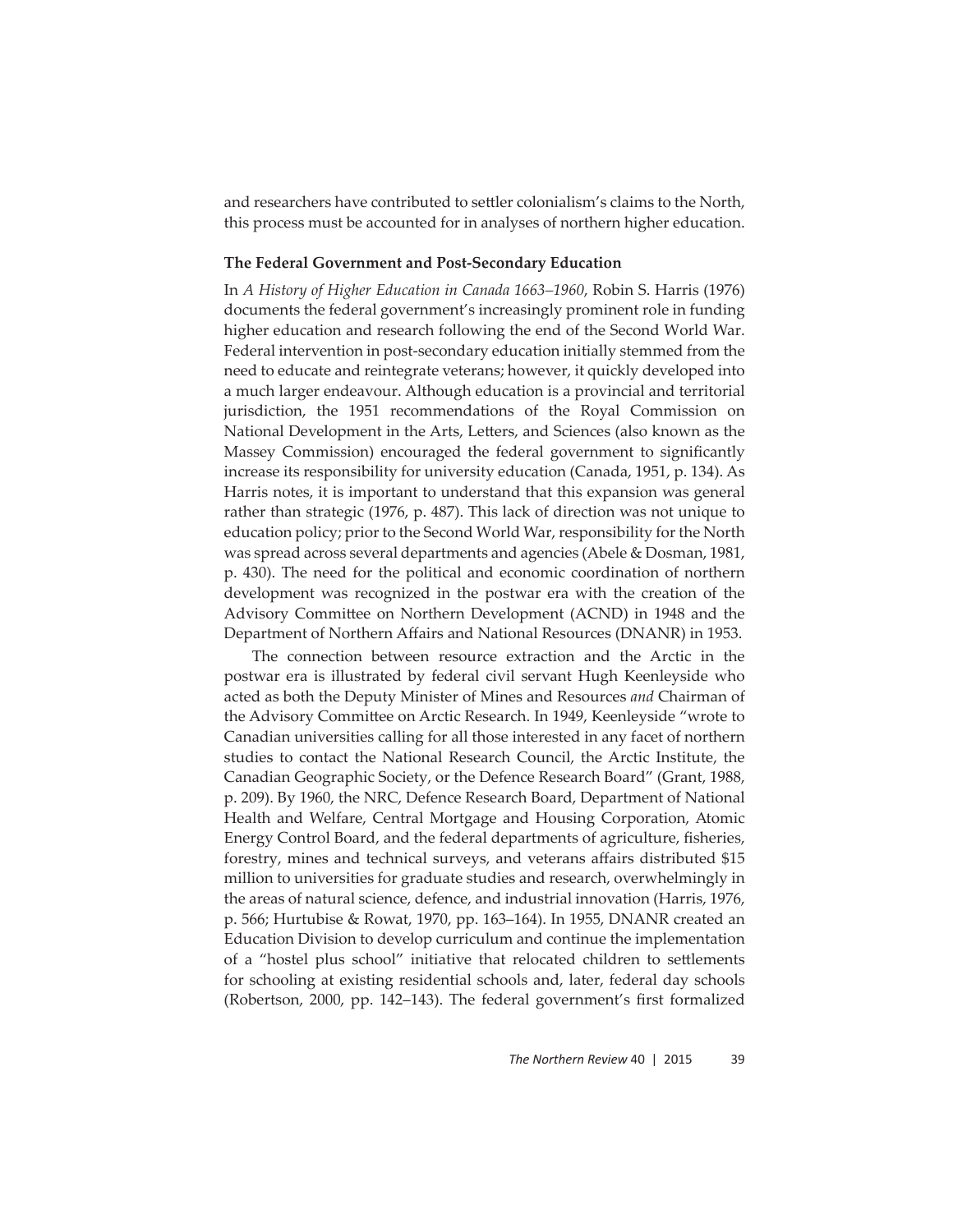education system in the North was based on imported curricula from Alberta and Ontario and taught entirely in the English language (McGregor, 2010, p. 72). Prior to DNANR's intervention, schooling occurred in church schools, operated by a variety of religious denominations located in the North (Abel, 2005, p. 113; Truth and Reconciliation, 2012, p. 13).

As the federal government began to encourage university research in the North and develop its territorial education policy, the re-election of John Diefenbaker's Progressive Conservative government in 1958 launched the prime minister's "Northern Vision." A central component of Diefenbaker's election, the "vision" sought to reignite Canada's northern potential. Diefenbaker looked to the economic development of the North to foster nationalist fervour, particularly through scientific research and resource exploitation (Powell, 2008). As part of this vision, the Northern Scientific Training Grants Program (NTSP) was created in 1961 "to encourage Canadian universities to participate in training northern specialists to meet national needs" (Canadian Polar Commission, 2014,). Coupled with the Massey Commission's recommendation for increased federal intervention in postsecondary education, the NSTP and Diefenbaker's rhetoric of sovereignty and nation building signalled to Canadian researchers and universities that the North had become the new research frontier (Powell, 2008, pp. 635–636). To meet the "national needs" of economic development and territorial claims, researchers were encouraged to deploy to the North.

As the "Northern Vision" advanced, the 1962 Royal Commission on Government Organization, also known as the Glassco Commission, argued for much greater investment and coordination within the areas of northern affairs and scientific research. The commission argued that if a devolution of authority from the federal government to the territories was to proceed and, in turn, natural resources were to be exploited, "it must remain the task of the Department of Northern Affairs to develop the northern peoples—by its education and vocational training programmes—to the point where a labour force emerges that is similar in character to that found in the south" (Canada, 1962, p. 174). I point to Massey, Glassco, and Diefenbaker to develop a general understanding of the role that the federal government has played in directing university research and education in the North. As southern researchers converged on the North at the close of the 1950s, it was seen as essential that northerners, particularly Indigenous northerners, be educated to participate in the extraction to follow. The Glassco commission viewed research and education as vital aspects of northern development and urged stronger links with universities (Canada, 1962, pp. 229–230). Diefenbaker pledged his full support for its recommendations (Rowat, 1963, p. 204) and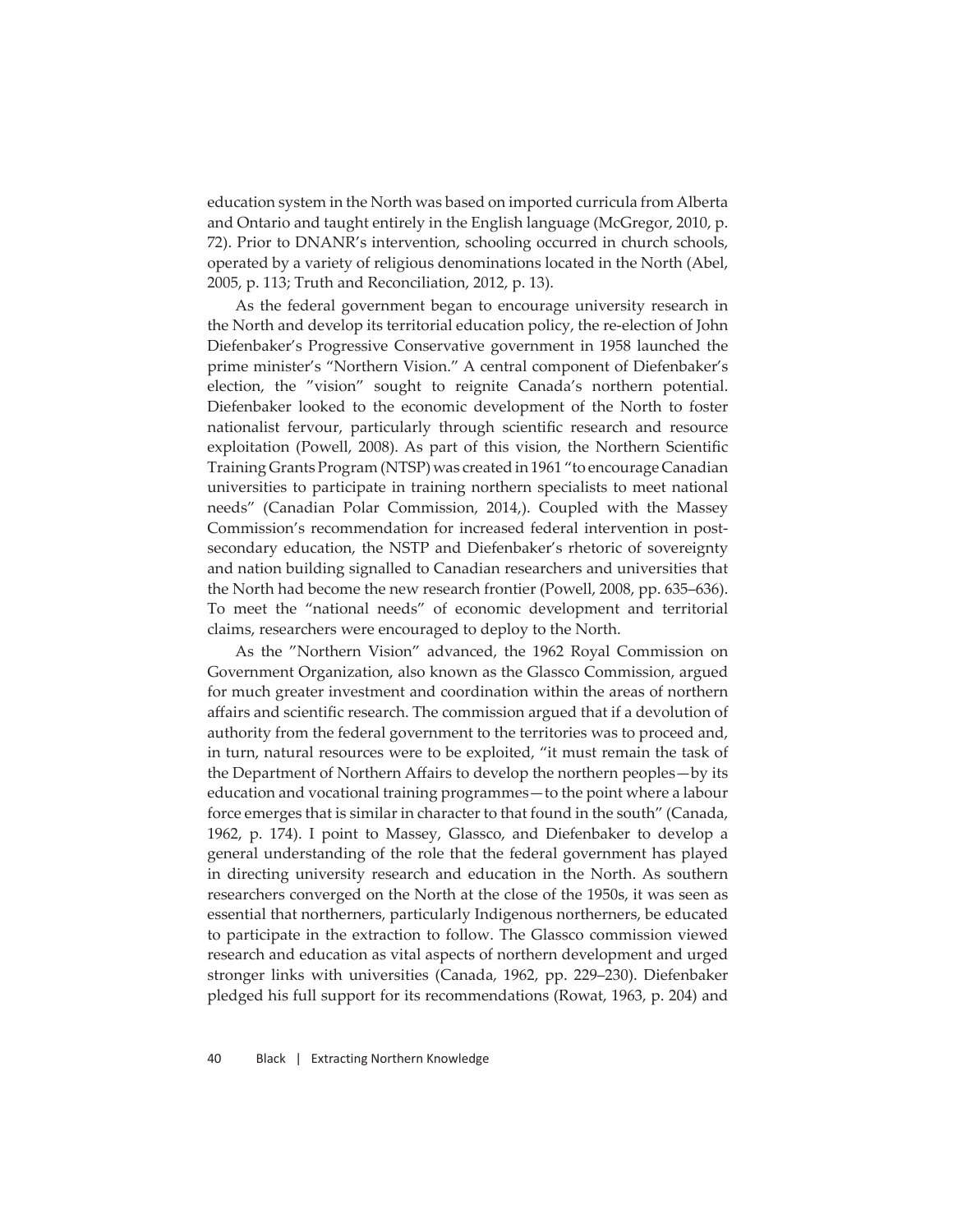the expansion of research and educational programming continued; for the fiscal year 1965-1966, federal expenditures on research surged to \$41.4 million (Cameron, 1991, p. 118). Nevertheless, university researchers and federal scientists operated within multiple universities in every province in a variety of fields and projects. In his book *Northern Realities: The Future of Northern Development in Canada* (1970), Jim Lotz, a former researcher with the Department of Northern Affairs and National Resources, argued for the creation of a northern university so that, in part, a cohesive strategy for northern research could emerge:

> For years now, highly trained scientists have been going north to study the land and the people. In any summer there will be several hundred specialists, technicians and scientists wandering all over the Territories. But the approach is fragmented. There is no coordination, in the field or back in Ottawa or at the universities. (p. 240)

Lotz's assessment that scientists were "wandering all over" does not seem to be an exaggeration. By 1975, at least thirty-nine southern universities offered northern research classes or programs, evidence of the rapidly expanding interest in the North by government and universities alike (Koenig & Caillol, 1975, p. 231).

It is important to view the actions of the federal government and southern universities through a political economic lens. In his application of Innis' "staples" approach to the North, Mel Watkins argues that "[t]he history of Canada … is a succession of staple exports from successive geographic frontiers to serve the needs of more advanced industrial areas" (Watkins, 2006, p. 54). To develop the resource wealth of the North, for the benefit of the south, an educated labour force and scientific research were foundational (Abele, 2009, p. 28).<sup>3</sup> Moreover, the 1960s were the golden age for federal departments responsible for northern affairs—an undertaking that also required the growth of post-secondary education—their bureaucratic ascent largely driven by the pursuit of economic growth through the extraction of staple resources (Abele, 2009, p. 28). As the newest hinterland in Canada's staple economy, both resources and knowledge were extracted for the benefit of the settler Canadian metropole.

The point here is that the expansion of higher education in the south and nationalist visions for development in the North are intertwined and their entanglement demands reflection on the role of universities in the expansion of Canadian cultural and economic dominance in the North. For example,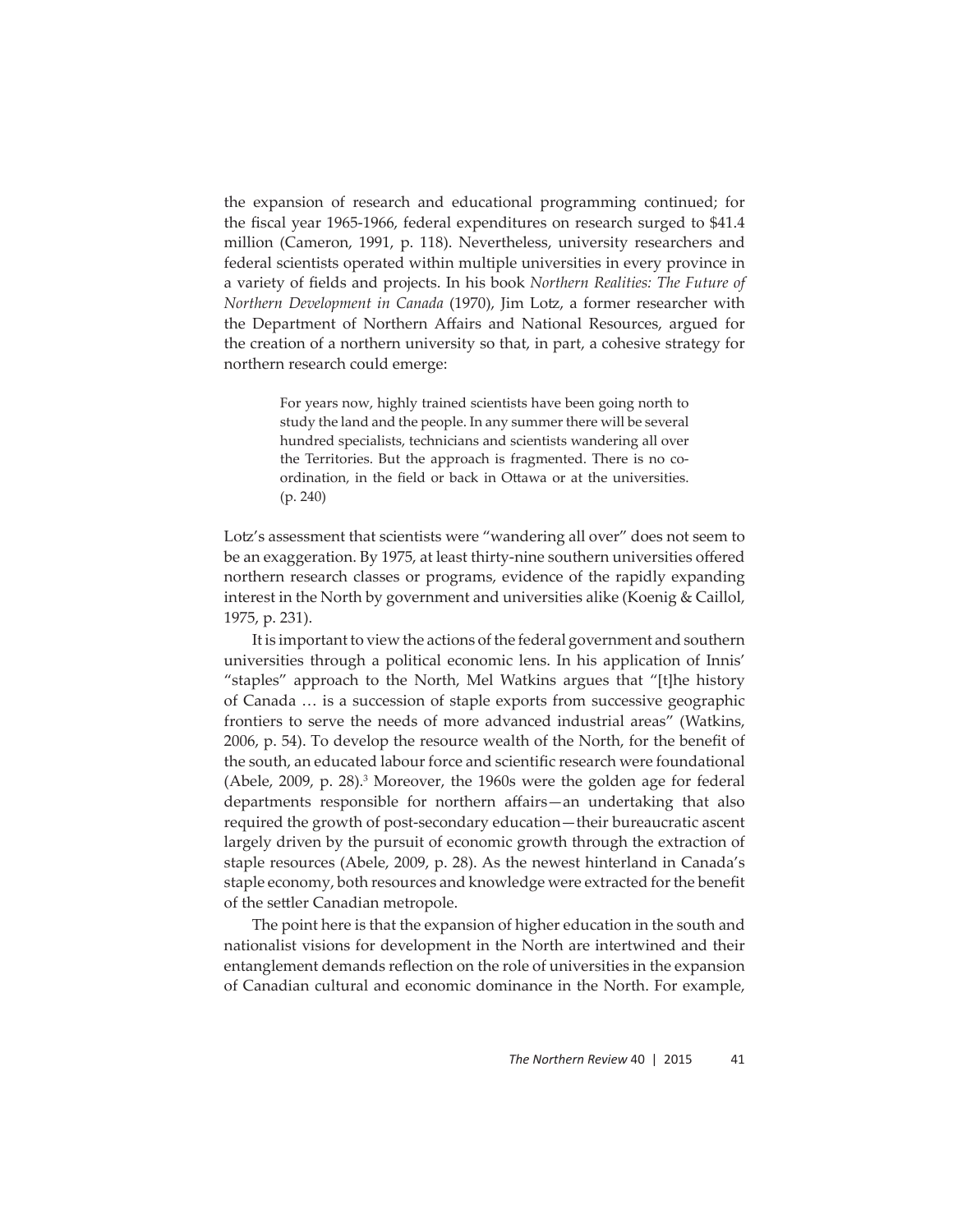there are several questions that arise: Who in the North would be educated and for what purposes? To what extent were universities competing for involvement in the North? Who would gain from research projects and from resource extraction? In the sections that follow, I touch upon the ways in which an influx of researchers in the North, driven by expansion of the southern academy, the creation of the University of Canada North, and the potential for resource riches, thrust post-secondary education onto the agendas of emerging Indigenous organizations. Northern peoples and their supporters demanded consideration of how skills training and knowledge production would factor into self-determination and the potential future of a post-secondary education system in the North.

#### **Research, Resources, and the Wage Economy**

In 1960, the Indian Eskimo Association (IEA) formed out of a standing committ ee of the Canadian Association for Adult Education (CAAE). The IEA was not an exclusively Indigenous organization as it was national in scope with membership open to all Canadians. Organizations such as IEA and the Saskatchewan based Society for Indian and Northern Education (SINE) undertook much advocacy work in the area of Indigenous education during the 1960s. The SINE journal *Northian*, published by the Saskatchewan Teacher's Federation, was a source of discussion for northern education throughout the 1960s and 1970s.

As a result of the 1966 report of the Advisory Commission on the Development of Government in the Northwest Territories, also known as the Carrothers Commission, the federal government began a first wave of devolution by transferring certain administrative controls, including education, to the Northwest Territories government. In response to the findings of the Carrothers Commission, Walter O. Kupsch, James Hammersmith, and Tom Butters highlighted the importance of the commission's recommendation "that the Territorial Government institute a crash program of university education for selected Indians, Metis and Eskimos" (1967, p. 6–7). Butters, who in 1970 would be elected MLA for the Western Arctic, reinforced the need for the creation of an Education Commission and was explicit in his statement of why this was important: "The education system of the territories took form and evolved in a vacuum. THE EXISTING EDUCATION SYSTEM IS A SOUTHERN CONCEPT IMPOSED ON THE NORTH WITH MINOR ADJUSTMENTS" (Kupsch, Hammersmith & Butters, 1967, p. 9; emphasis in original). Though the commission had put forward its recommendations, there was clearly concern about the direction of education in the North. In a 1968 volume of the *Northian,* IEA President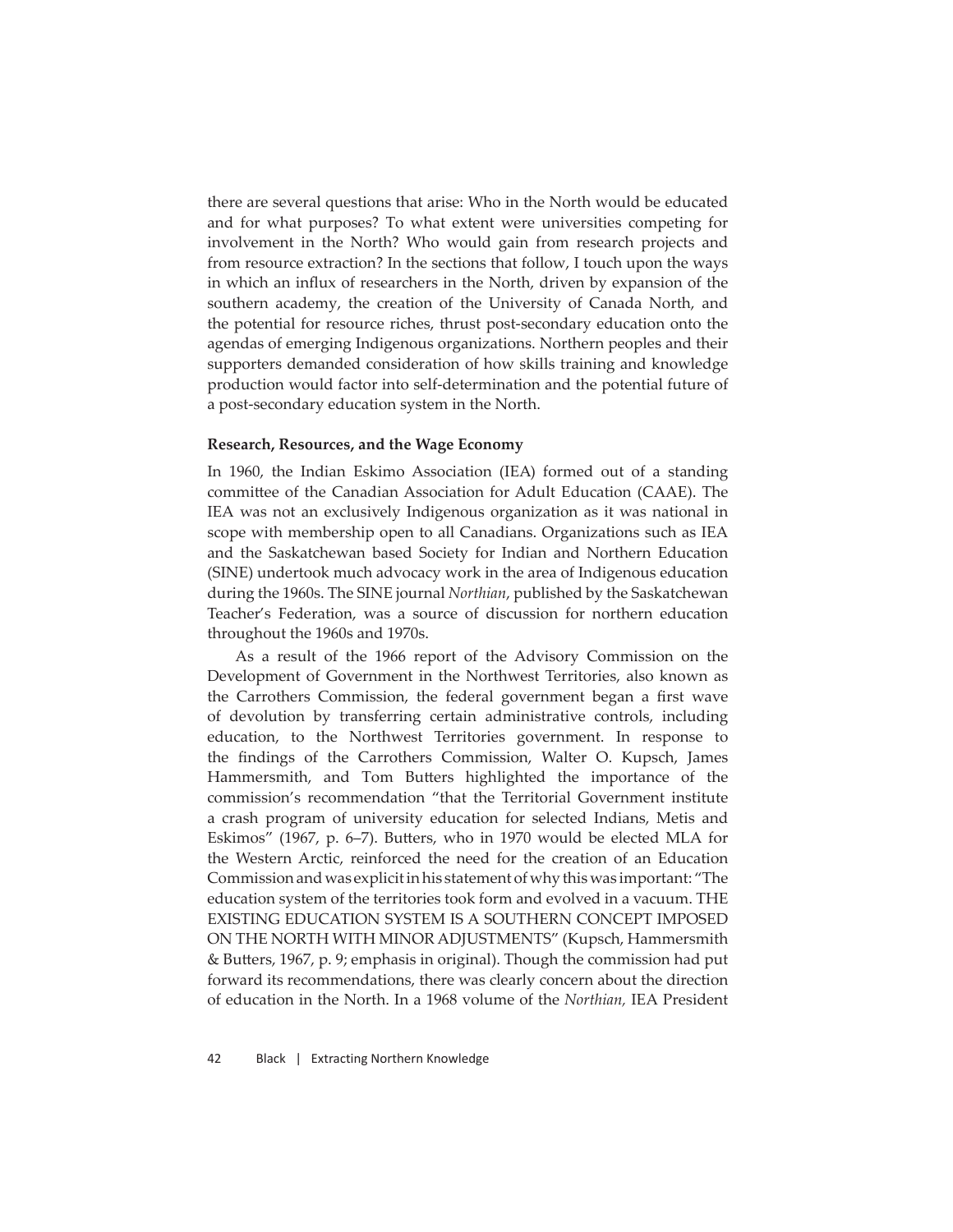Martin O'Connell (who was not Indigenous) recommended to the federal government that "an Indian College or centre for popular education be established … and that Chairs in Indian culture and research be established at major Canadian universities" (p. 21). O'Connell's demands for "popular" or college level post-secondary education initiatives and the suggestion of a "crash program" for selected Indigenous peoples demonstrate the hierarchical approach to education taken at this time. Universities and settlers would undertake research and teaching while Indigenous peoples would be provided with opportunities to learn from them. Such a top-down process reproduces colonial paradigms in which Indigenous peoples are not producers but recipients of knowledge. Nevertheless, the above comments reveal a growing concern among Indigenous peoples and their supporters over a lack of opportunities for Indigenous involvement in higher education.

Writing in a 1967 volume of the *Northian*, Minister of Indian Affairs and Northern Development Arthur Laing reiterated the federal perspective on northern education that had been developed and put in place by his predecessors. Laing's interest was in establishing "northern outposts of university departments so that *interested students might spend some part of their study time in the North*, learning to work with and under northern conditions" (1967, p. 36; emphasis added). In Laing's view, university courses in the North would allow southern students to better understand the environment their research was occurring in. For those who already lived and worked in the North, Laing suggested the creation of a correspondence degree that "would assist many who work in the North to put their time to the best possible use … many Canadians in remote areas would seize the opportunity of working to improve themselves" (Laing, 1967, p. 36). A distinction between northern university courses for southern Canadians and correspondence degrees for Northerners reveals the paternal and colonial understanding that post-secondary education in the North should be second to participation in the labour force—the national imperative of research and scientific initiatives were to be left to southern interests. As Erin Freeland Ballantyne argues, an "ongoing trend in Indigenous and Northern settler education since its earliest colonial intrusion has been to train Indigenous bodies to serve the needs of industry" (2014, p. 77). The distinction between supporting southern research and educating a workforce must be seen in the context of aiding extractive industries.

According to Greg Poelzer, in 1968 the Northwest Territories, along with the federal Department of Indian Affairs and Northern Development, partnered with an external college to offer community-based adult education and a course in heavy equipment operation (2009, p. 433). One year later,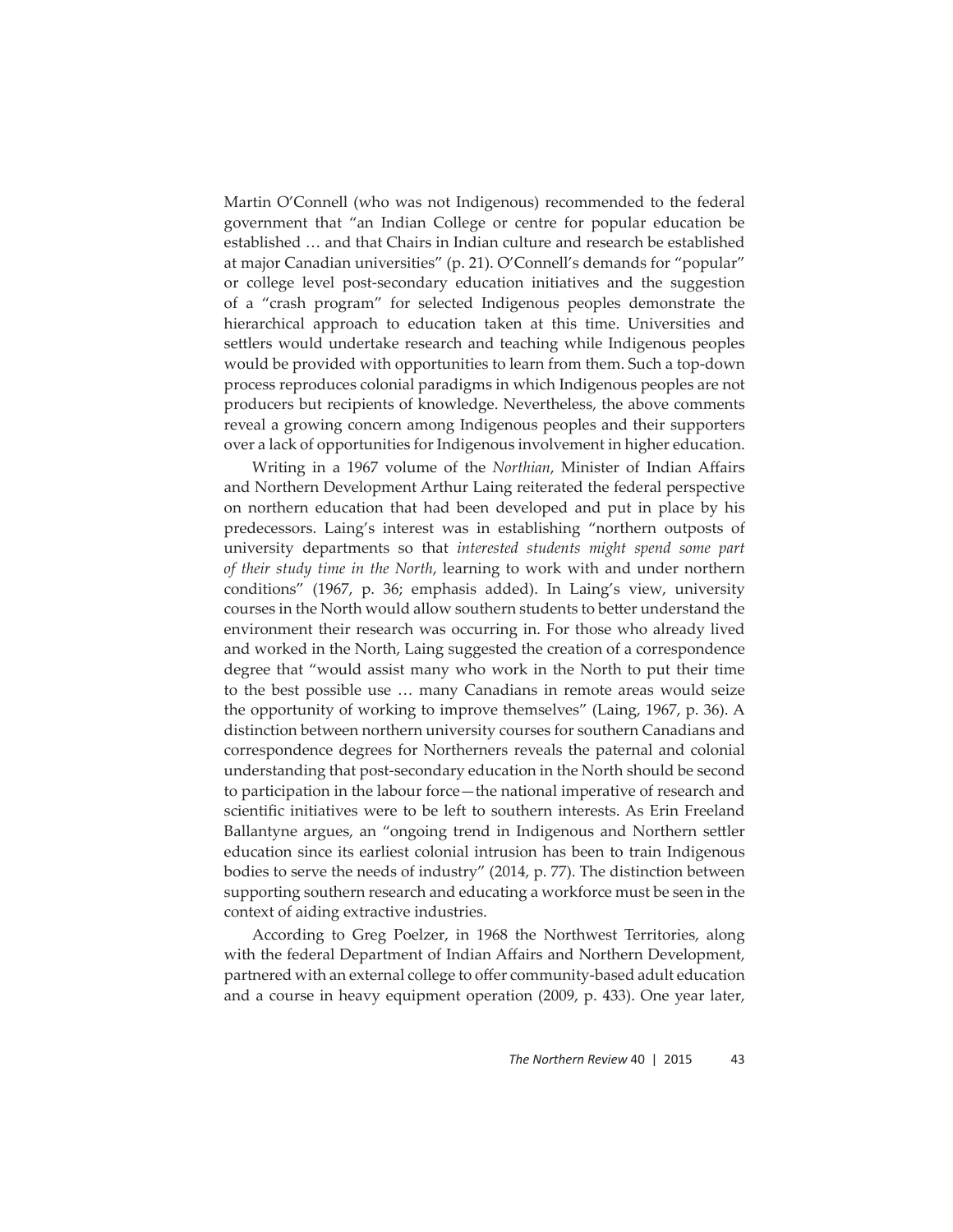the Adult Vocational Training Centre (AVTC) was established in Fort Smith (NWT, 1987, p. 15). The 1968 discovery of a large oil field at Prudhoe Bay, Alaska fueled the growing interest in northern resource development and led to the encouragement of vocational training by all levels of government (Abel, 2005, pp. 242–244). By 1970, responsibility for education was transferred and the Northwest Territories Department of Education was created. Though a territorial education system was beginning to take shape, the few northerners who sought post-secondary opportunities had no choice but to look outside of the two territories. Education initiatives in the North were primarily focused on Indigenous northerners gaining entry into the wage economy (Abel, 2005, p. 242; Kennedy Dalseg, 2015).

By the 1970s, the discovery of oil and a proposal by American corporate interests to build a natural gas pipeline through the Mackenzie Valley revealed an ideological rift in Canada's nationalist imaginings of the North. Left-nationalist thinkers such as Mel Watkins (1977) and Kari Levitt (1970) argued that the economic sovereignty of Canada was under threat from direct American investment:

> In terms of the applicant, Arctic Gas clearly serves, first and foremost, the American interest, since it wishes to transport natural gas from one part of the United States to another part of the United States ... A significant dimension of the choice, then, is choosing between the interests of non-Canadians and the interests of aboriginal people who are Canadians; it is the essence of the nature of the nation-state that it should be biased in favour of its own citizenry. (Watkins, 2006, p. 68)

For Left-nationalists, foreign investment in northern resources was seen as a threat to Canada's national potential and sovereignty. It was reasoned that if a staples economy were to be developed, Canadian companies should do so for the benefi t of all Canadians. In this instance, Indigenous peoples were seen as being included in the Canadian identity—a position that posits the North and its inhabitants as belonging to the settler nation. As I discuss below, a zenith of nationalist thinking about the connection between northern resource extraction and post-secondary education is best represented in the emergence of the Mid-Canada Development Corridor and the University of Canada North.

Around 1967, retired major-general and political figure Richard Rohmer began to pursue the concept of a "development corridor" in Canada's boreal forest region. Rohmer, a vociferous promoter of nation building, engaged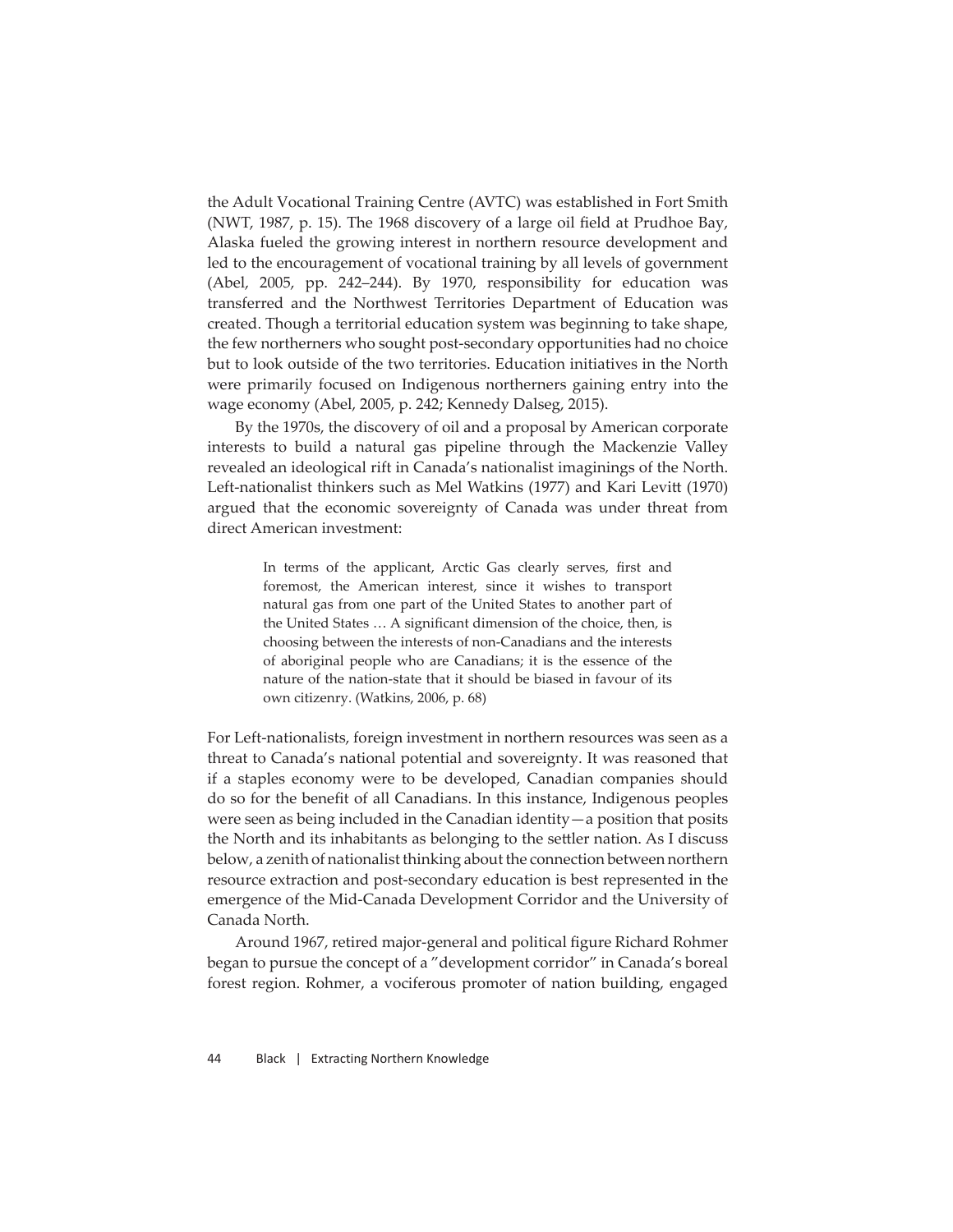planners and engineers to assist in creating a vision for Canada's boreal belt that would see it "filled with transportation, urbanization, industrialization, and population" (2004, p. 341). After drafting a preliminary report, two sessions of the Mid-Canada Development Conference were held in 1969 and 1970. The results of the conference were compiled by Rohmer and published in a book titled *The Green No*r*th* (1970). The nationalist economic vision of the Mid-Canada Conference is captured in some of the chapter titles from Rohmer's book: "Will Canada be Canadian?"; "One million square miles of wealth"; and "A new national purpose" (1970, p. 1). The Mid-Canada Development concept was Rohmer's attempt to create an advanced industrial nation, free from dependency on foreign investment in staples extraction, in the hinterland of the boreal forest. In the context of the Cold War and American investment, Rohmer understood the development of middle and northern Canada to be of strategic importance in retaining Canadian identity and sovereignty (1970, 1973). Nationalist visions that understood the North in this way were likely to conflict with Indigenous efforts to determine the future of their own territories. Scientific research in the North was one of the ways in which Canadian claims to Indigenous lands and resources were facilitated (Adams, 2007; Powell, 2008). For Richard Rohmer, the concept of a northern university would come to symbolize the ultimate potential of a new Canadian society.

According to Amanda Graham, Rohmer was inspired to create a northern university during a trip to the Northwest Territories during which he read Jim Lotz 's book *Northern Realities* (2000, p. 35). Lotz argued that a northern university should not be "rammed down the throats of northerners" (1970, p. 246) and his concept of a northern university centred on harnessing the development potential of the North to create a "sense of national purpose" (1970, p. 248). Lotz envisioned a northern university as part of a national project, as did Rohmer. Yet, Rohmer also viewed such an institution as central to the creation of his "development corridor" and he hastily drew up an organizational memo for the university concept. Graham has extensively documented the life of the University of Canada North (UCN) and many of the details of its existence need not be repeated here. However, there are a few elements of the UCN's formation that provide context for the growing interest in northern research and post-secondary education during the 1970s.

The University of Canada North became a legal corporation in 1971 and its incorporation arrived as northern Indigenous peoples were organizing into politically-minded groups such as the Committee for Original People's Entitlement (COPE), the Indian Brotherhood of the Northwest Territories (later the Dene Nation), and Inuit Tapirisat of Canada (ITC; now Inuit Tapiriit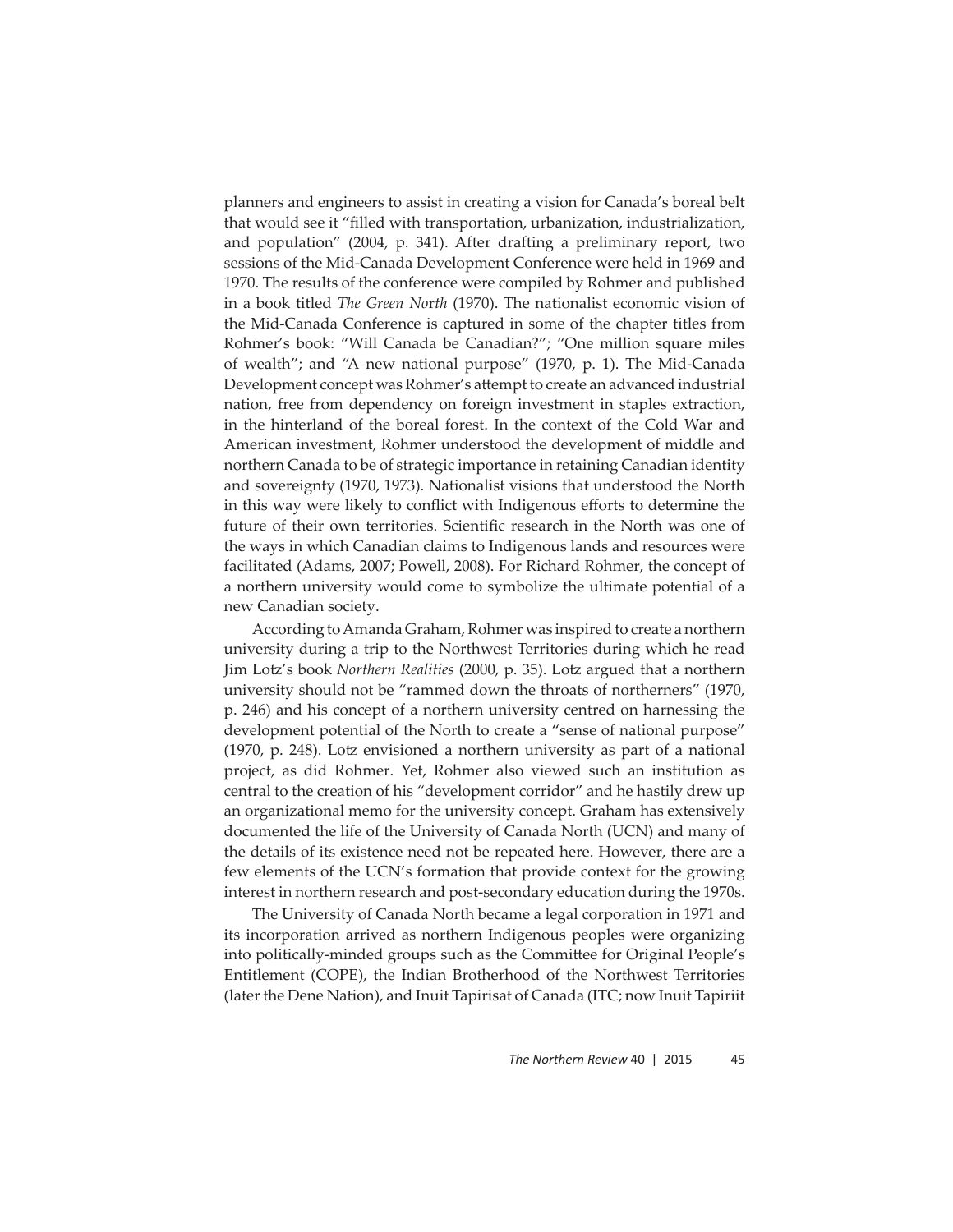Kanatami).<sup>4</sup> Facing opposition and a disorganized vision, the University of Canada North managed to create an administrative structure and form several committees out of its Yukon division; however it never materialized into a "bricks and mortar" university (Graham, 2000, p. 52). Nevertheless, the imminent idea of a northern university acted as a catalyst for the serious consideration of post-secondary education and research in the North. The idea that a northern university was imminent drew great interest from northern peoples, as well as southern universities and researchers, and also brought into question the future of already existing northern studies programs and research projects.

In 1970, the Association of Universities and Colleges of Canada (AUCC) received a report back from its Commission on the University and the Canadian North. From this report the AUCC resolved to hold a conference the following year in order to formulate the future of higher education initiatives in the North (Koenig & Caillol, 1975, p. 2). Unfortunately, the scheduling of the conference overlapped with the University of Canada North's Concepts Conference of November 1971. The AUCC did not wish to duplicate efforts and thus cancelled its conference and encouraged members to attend the UCN event in Inuvik (Koenig & Caillol, 1975, p. 3).

In November 1971, James Arvaluk participated in the UCN Concepts Conference as the Director of Inuit Tapirisat of Canada in Iqaluit. At the conference he "explained how the informal Eskimo University at Frobisher Bay (Iqaluit) met two to three times a week in a borrowed building" (Graham, 2000, p. 77). Arvaluk was also a participant at an April 1971 Association of Universities and Colleges Canada (AUCC) conference. Arvaluk became a key advocate for Indigenous perspectives on university education. In his autobiography, *That's My Vision*, Arvaluk speaks of a university in the North:

> We talked about [having an Inuit university] in 1970; Jonah Kelly, Ann Hanson, Marcel Fortier, Mary Cousins, Abe Okpik, and I. We talked about creating a university. Not only was it difficult, it was not acceptable at the time. I think if we had had more cooperation from the federal government we could have worked with McGill or the University of Ottawa to start something; to have a campus or at least a course on Inuit Studies. (McDermott, 2007, p. 124)

Arvaluk's recollection of discussions about an Inuit university, as well as his participation in the aforementioned conferences, further demonstrates the extent to which Indigenous northerners were engaged with advancing their goals for post-secondary education.5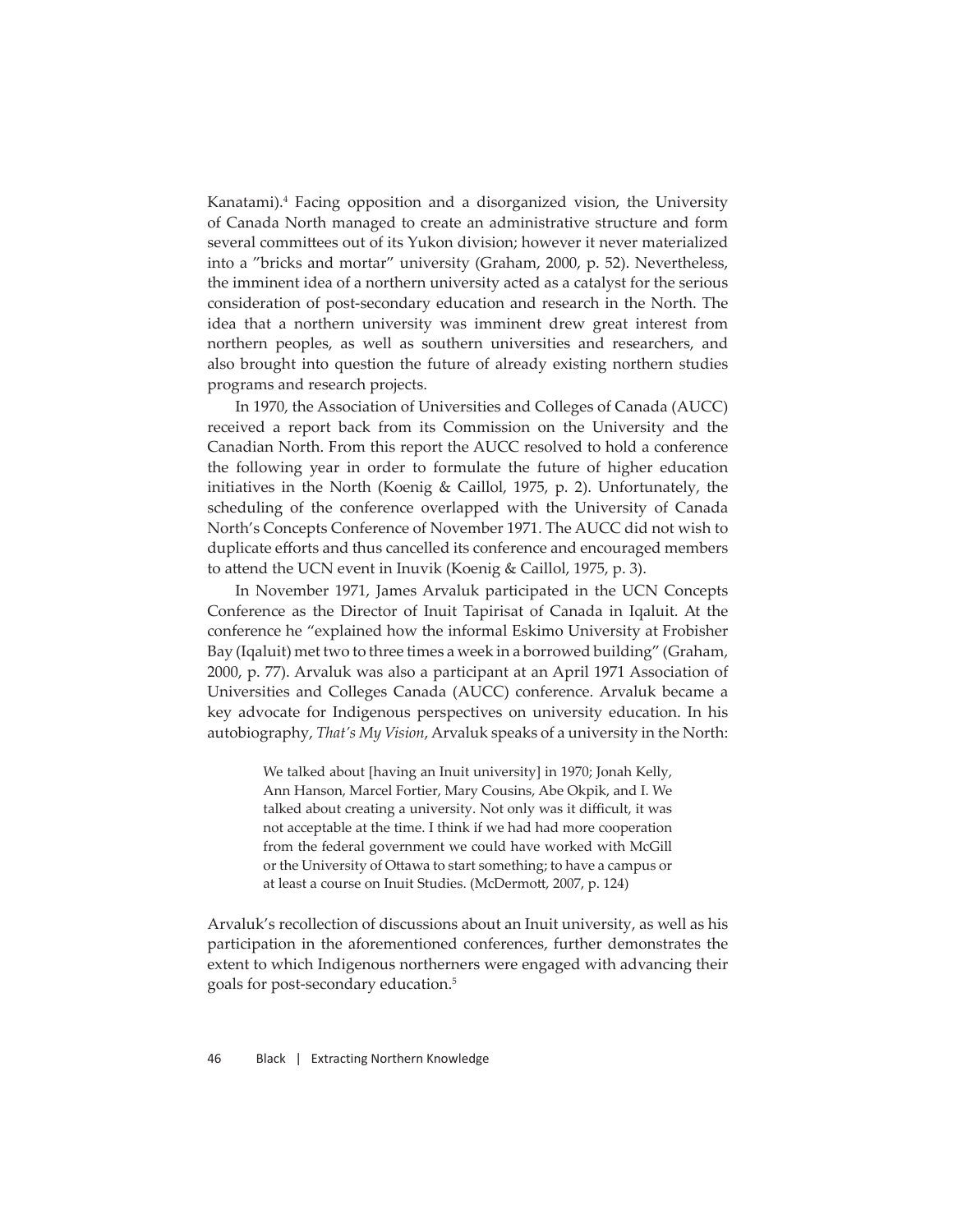#### **Southern Universities: Northern Research and Post-Secondary Education**

The proceedings of the Third Canadian Northern Conference of May 1970 make no mention of establishing a northern university. Many of the papers were subsidized by the federal Department of Indian Affairs and Northern Development and the list of research groups presenting reveals the rapidly growing interest southern universities had in the North (Hamelin & Cailleux, 1970, p. vii):

- Arctic Institute of North America (Montreal)
- Centre d'Etudes Nordiques (Laval)
- Boreal Institute (University of Alberta)
- Committee on Arctic and Subarctic Research (University of Toronto)
- The President's Committee on Northern Area Studies (Lakehead University)
- Committee on Arctic and Alpine Research (University of British Columbia)
- Groupe de Recherches Nordiques (Université de Montreal)
- Institute for Northern Studies (University of Saskatchewan)
- McGill Committee for Northern Research
- Northern Studies Committee (University of Manitoba).

The conference was a forum for universities and governments to provide updates on their research initiatives and program directives. Walter O. Kupsch, professor and director of the University of Saskatchewan's Institute for Northern Studies, explained his institute's mandate to conference participants: "Our aim then is to educate Canadians about northern matters. Of course, most of our audience is close at hand: students and staff at the University, the general public of Saskatoon and the Province of Saskatchewan" (Hamelin & Cailleaux, 1970, p. 55). In addressing the recommendations of the Carrothers Commission, Kupsch had argued for condensed university education for selected Indigenous northerners, yet his "audience" for northern research findings was the south (Kupsch et al., 1967, pp. 6–7). Northern research initiatives were, in part, a way to demonstrate a national vision and the value of university priorities to southern Canadians.

In 1972, the AUCC, the national organization for post-secondary institutions in Canada, launched a two-phase study of the "present and future role of universities in the fields of research and higher education focused on northern Canada" (Koenig & Caillol, 1975, pp. 3-4). The first phase of the AUCC's investigation was conducted in 1973 by Kupsch and Maryse Caillol. The study resulted in an inventory of northern programs and research initiatives and led to the publication of the second phase by Del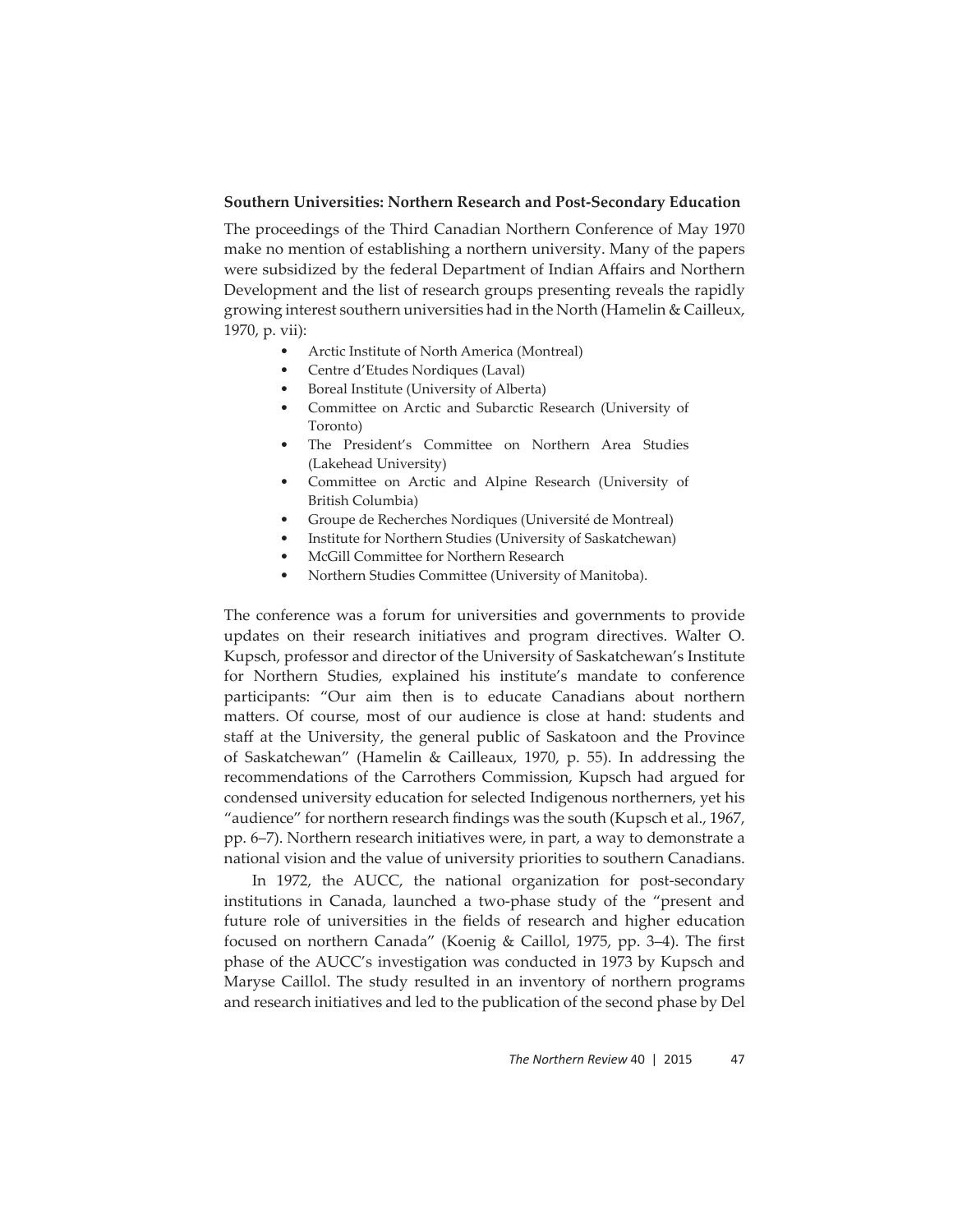M. Koenig and Caillol in 1975. Phase two, titled *Northern People and Higher Education: Realities and Possibilities*, explored what southern universities were doing in the North, but also what they were prepared to do in addition (Koenig & Caillol, 1975, p. 4). Just before the second phase of the study was to begin, it was decided that researchers should seek out the opinion of northerners on the subject of higher education (Koenig & Caillol, 1975, p. 4). This afterthought is a revealing moment that demonstrates the priority given to southern perspectives.

The second phase of the study conducted interviews with various groups and individuals, including parents, high-school students, missionaries, education officials, teachers, university students, and Indigenous leaders. The AUCC was attempting to determine the future role of its members (southern universities and colleges) in the North and a part of this included understanding which university courses would appeal to students there. The courses most often suggested by interviewees were vocational training, social work, adult education, teacher training, mineralogy, and business management (Koenig & Caillol, 1975, p. 145). These course suggestions reflect the fledgling nature of the education and governance systems in the North during the 1970s and provide insight into the direction of the northern economy. This state of becoming is reflected in the study's conclusion:

> Within the university community there are few people at any level who readily agree on such basic issues as: the goals of university involvement in northern higher education; the primary allegiance of universities; northern research priorities; job orientation or general education in class content. Similarly, there is among northern people, a whole continuum of opinions concerning expectations for higher education, the relevancy of curricula, the importance of retaining language and culture, and the ultimate relationship between northern and southern people. (Koenig & Caillol, 1975, p. 203)

The AUCC reports reveal a concerted effort to reflect upon its members' research pursuits and understand the potential for southern universities to offer education in the North. It appears that the emergence of the UCN compelled southern universities to reconsider their place in the North. The 1975 Symons Report (p. 67) recommended the development of one or two community colleges in the North and the AUCC report from that same year recommended that the organization work to create "a co-ordinating agency for all universities and other post-secondary institutions involved in northern activities" (Koenig & Caillol, p. 212). Realizing the need for such a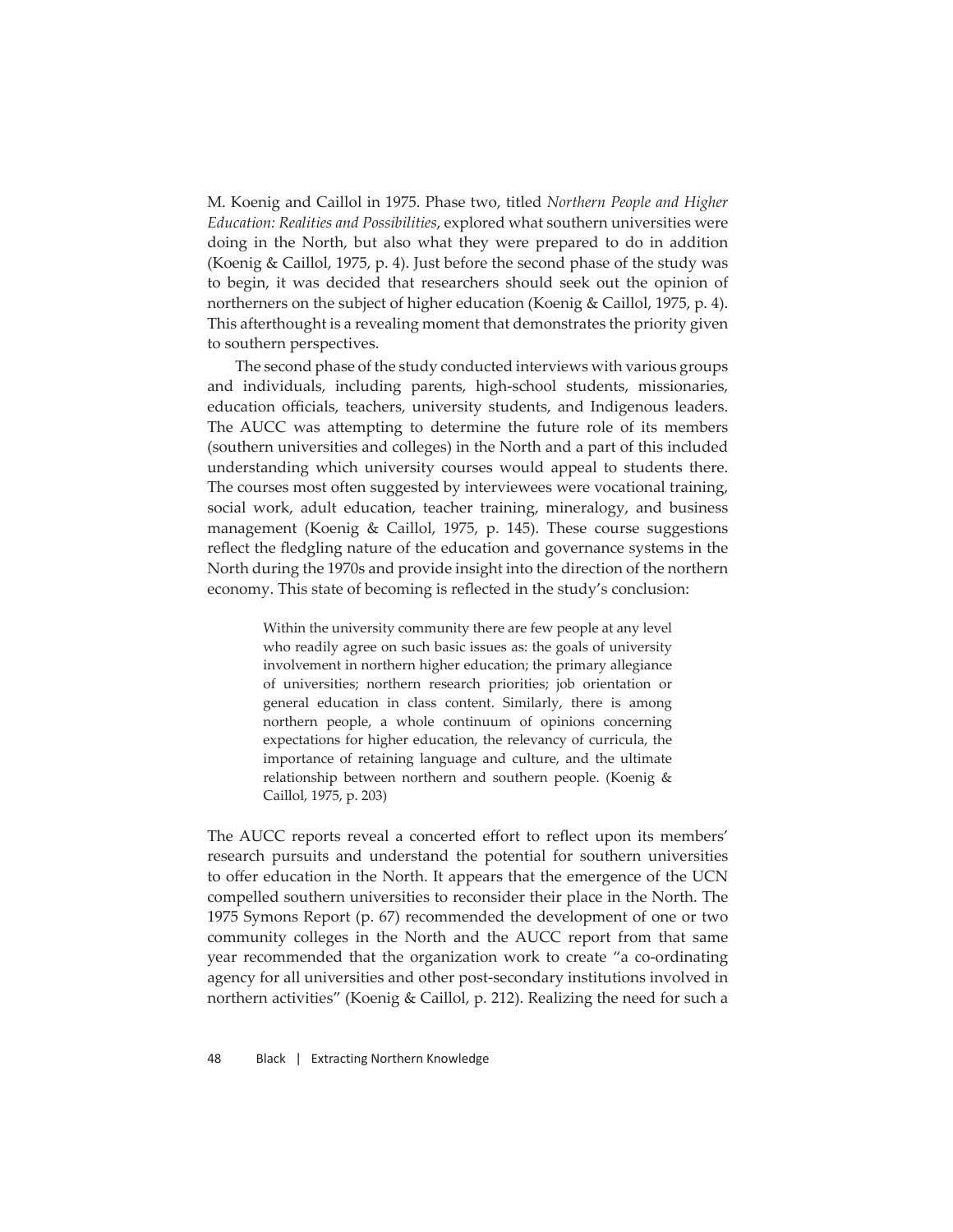coordinating body, the Association of Canadian Universities for Northern Studies (ACUNS) was formed in 1978 and held its first conference in Chicoutimi, Québec that same year. In his report to the conference, ACUNS President John K. Stager highlighted the importance of an organization that could "share in the formulation of national and local policies concerning the North, its long-term planning, forms of administration, *the use made of its resources and the welfare of its northern residents*" (Lloyd, 1978, p. 4; emphasis added). Again, Stager's comments illustrate the top-down approach to northern studies—the welfare of northern residents would be studied while national and local planning for resource extraction could take place. The conference concluded with several recommendations to support a northern university (Lloyd, 1978, pp. 27, 29, 38).

The emergence of the ACUNS and the findings of the AUCC and Symons Report are indicative of the importance the North played in shaping the direction of southern university priorities during the 1970s (Adams, 1976). Much like the UCN and many other northern-focused research projects, the ACUNS and the Symons Report sought to guide the priorities of nation building in the rapidly developing area of post-secondary education in the North. Given the political organization of Indigenous peoples and the increasingly politically divisive policies of extraction in the North, southern institutions were forced to reflect on their undertakings in the North. This, however, does not mean that southern universities were ready to relinquish their presence in the North. For the Northwest Territories, the prospect of knowledge about the North being guided by outside individuals and organizations caused the territorial government and Indigenous groups to react in varying degrees.

#### **The Science Council of Canada**

A 1971 motion to the Council of the Northwest Territories by member Dr. Louis E. Hamelin, founder of the Centre for Northern Studies (CEN; Centre d'études Nordiques) at Université Laval in 1961, cited the imminence of a northern university project coming "from outside" as part of a justification for creating a science council in the territory (NWT, 1971, p. 302–303). The motion, seconded by Tom Butters, moved that a position paper be prepared on the feasibility of a science council that would track research projects in the territory and advise the government on scientific matters (Winklearr, 1990, p. 11). Hamelin spoke to the motion out of concern for the territory's developing independence: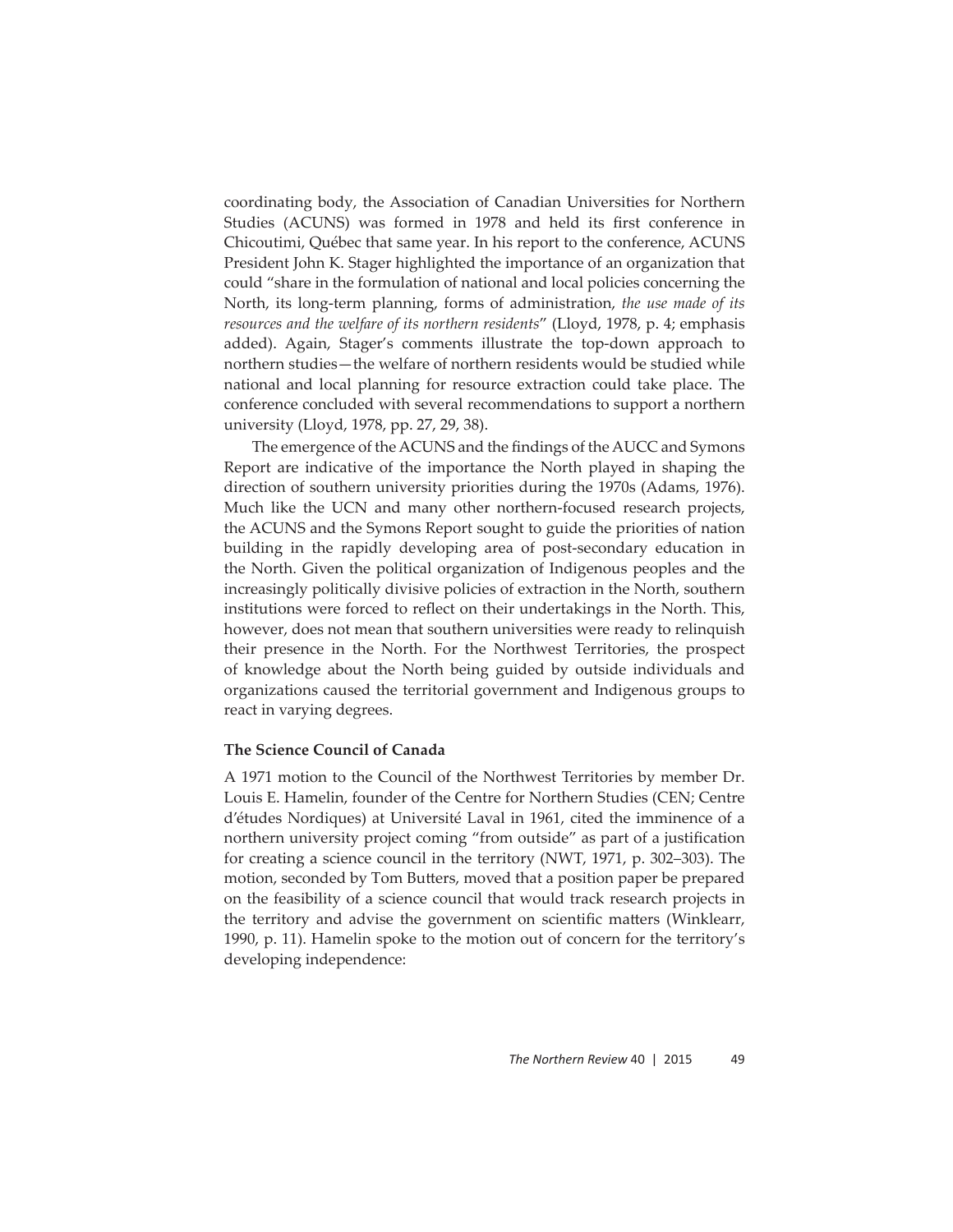Knowing better the research situation made by the scientists coming from outside the Territories, this government could try to avoid duplication of efforts ... So this government, instead of being a colony, as it is still the case from the research point of view, could have a leading voice. This goes along with the general development of these Territories towards a greater economy. (NWT, 1971, p. 303)

With the NWT left out of the formation of the UCN, Hamelin's motion is instructive of the uncertain direction of post-secondary education in the North.6 It is within this context that the Science Council of Canada, a federal advisory board founded in 1966, was also provoked to consider how a northern university might benefit federal scientific research.

Federal leaders and departments showed little interest in Richard Rohmer's concept for a northern university (Graham, 2000, p. 118). Nevertheless, the federal Science Council of Canada, formed in 1966, became an advocate for a particular vision of a northern university. In *Northward*  Looking: A Strategy and a Science Policy for Northern Development (1977), the Science Council viewed the creation of a university as one of several initiatives that would contribute to a strategy of mixed development in the North (p. 56). Situated within a framework of finding solutions to "northern problems," the Science Council recommended that universities expand their role in the North and that a University of the North be created (1977, pp. 56–57). The council's suggestions for structure and curriculum reflect the recurring themes of resource development, scientific research, and nation building. The council believed that a

> ... university should concentrate on areas such as resource management and systematizing resource inventories ... Native peoples should play a central role in the choice of research topics and in undertaking research. Native northerners should be given every opportunity to gain experience by working with pre-eminent scholars. (Science Council, 1977, p. 57)

In this document, the Science Council reinforces a hierarchical and paternal approach to research and post-secondary education in the North. In their opinion, the university would require federal funding and, at first, consist of mainly graduate students from southern Canada; all northerners who wished to have "reliable information of northern relevance" would eventually be enrolled (Science Council, 1977, p. 58).

One year after the Science Council's report, its Committee on Northern Development conceived of a Northern Resource Centre as a predecessor to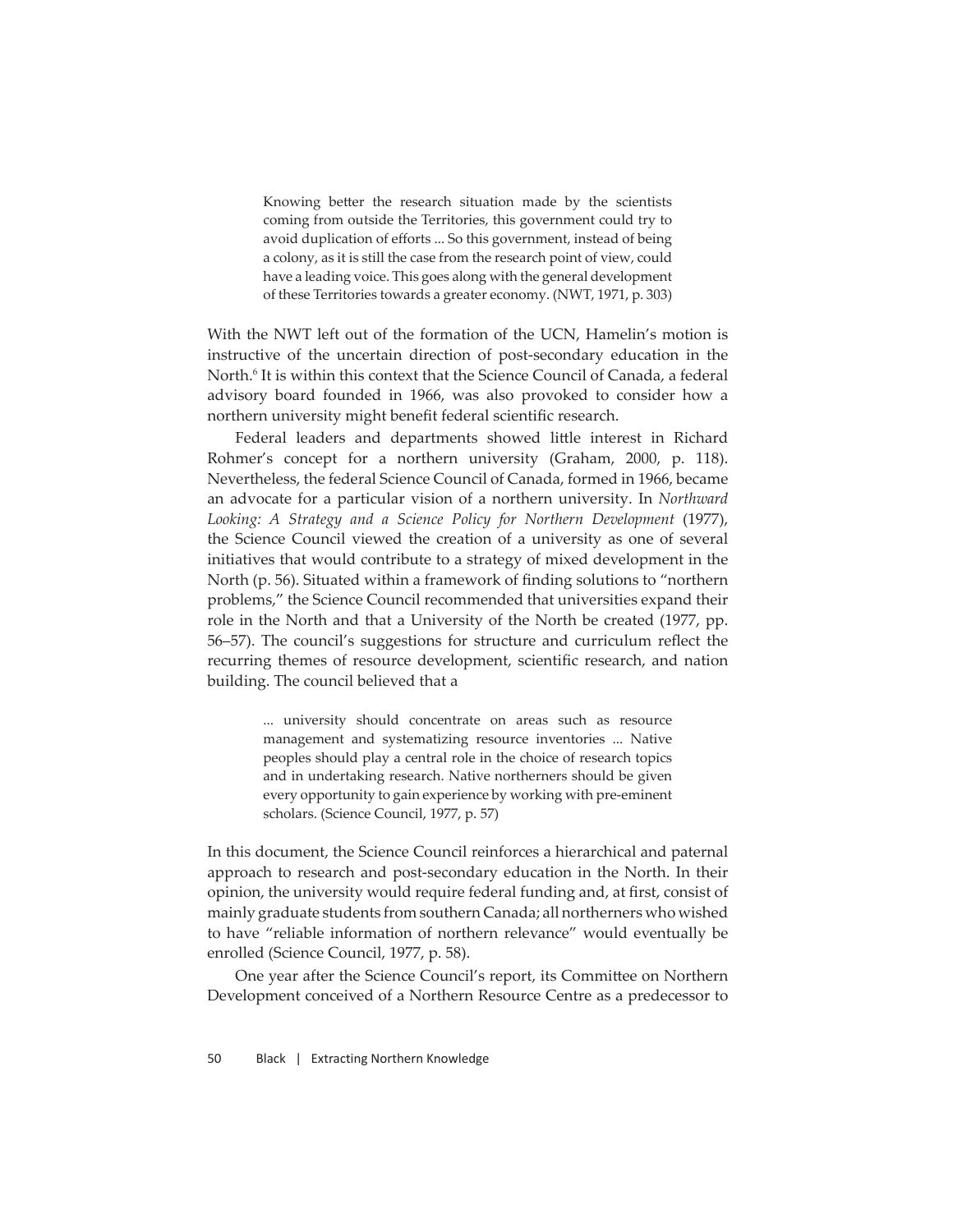a northern university. The five-person committee, which included Walter O. Kupsch, suggested that researchers at the centre would be able to "impart to these Northerners some of their knowledge about northern resources ... it would be an institution all Canadians could be proud of" (Science Council, 1978, p. 8). The idea that a northern university would be something Canadians could take pride in is reflective of the connection between northern research and the national imagination. Although the Science Council saw the sharing of knowledge with northerners as important, knowledge of, and thus claims to, land and resources were the primary objective of the Northern Resource Centre.

The Science Council of Canada's journal *Agenda* continued to bring attention to the "University of the North" debate. In 1979, the journal published an article featuring the Chairman of the NWT Science Advisory Board, Omond Solandt, titled "University of the North" (Gauvin, 1979). Solandt, former chair of the Defence Research Board (DRB)—an organization heavily involved in northern research—supported a University of the North but rejected the imposition of a southern model (Gauvin, 1979, p. 2). Soldant suggested that educational attainment below the post-secondary level was still too low to justify the creation of a university, but supported the creation of a junior college, "probably at Yellowknife, saying that it would require much less in the way of social and cultural adjustment" (Gauvin, 1979, p. 2–3). As the first chair of the DRB and the chair of the NWT Science Advisory Board, Soldant's presence in the North is indicative of close connections between national sovereignty, scientific research, and higher education (Turner, 2012). Given Soldant's reservations about a northern university, the article promoted the Northern Resource Centre as the ideal precursor to a post-secondary system. *Agenda* also sought comment from Richard Rohmer who, by 1979, had not given up on the University of Canada North.

Rohmer's early excitement about the UCN project had dwindled as the university failed to materialize. In his interview with *Agenda,* Rohmer's thoughts on a northern university had shifted—he now argued for a *national* university focused on Arctic science. When asked about claims that the UCN would not serve the needs of "native northerners" Rohmer retreated from previous assertions that Indigenous peoples would be central to the UCN: "[native post-secondary education] belongs exclusively to the Northwest Territory government. There is a clear need for a community college type of institution which can cater to the needs of the people of the Northwest Territories ... [a college and university are] two absolutely different things. I think you can do both" (Gauvin, 1979, p. 5). It would seem that the political organization of Indigenous peoples had given Rohmer pause to consider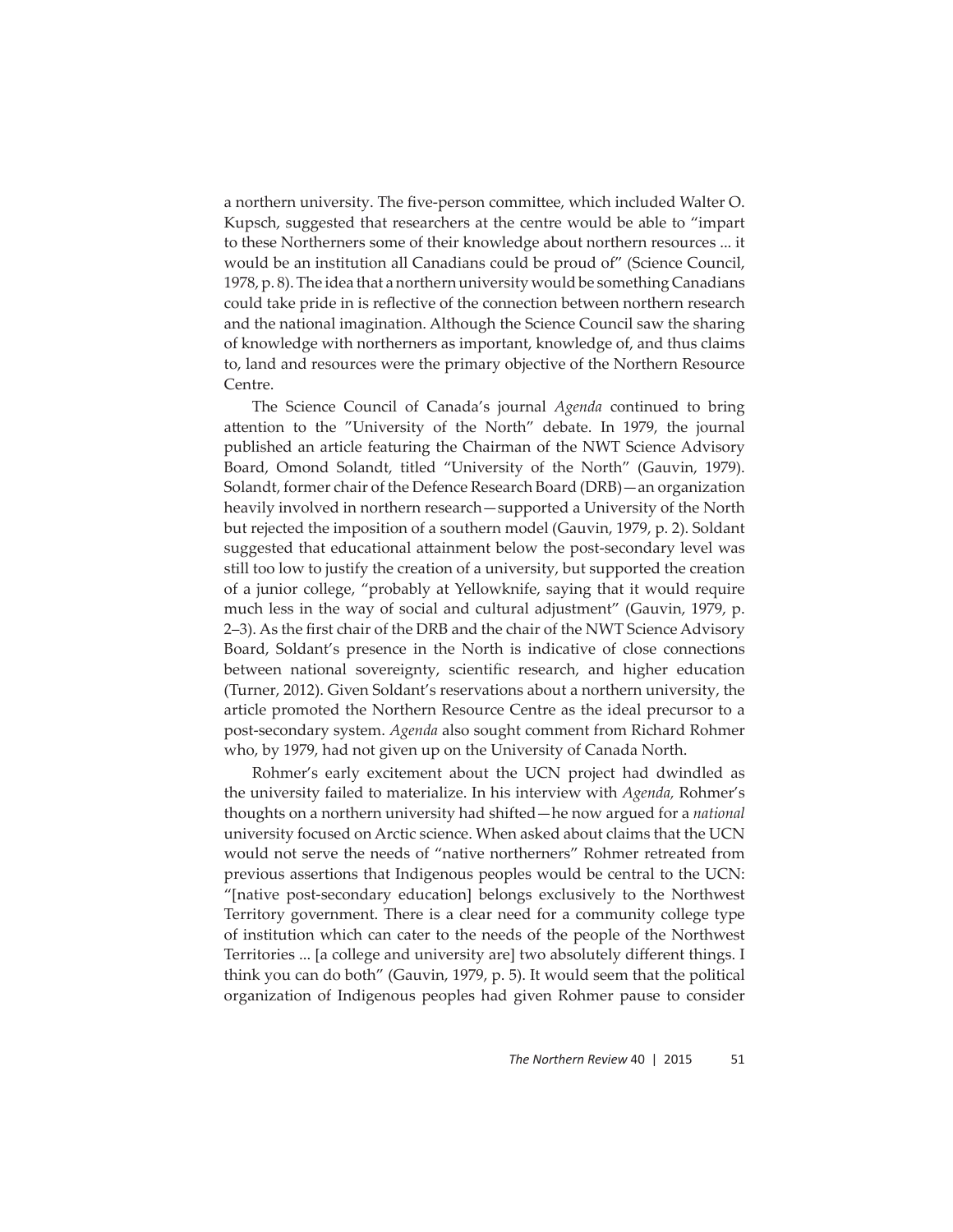post-secondary in the North as being divided into national and Indigenous institutions. Rohmer believed that intervention and leadership on the part of the prime minister was the only way a university in the North would be built (Gauvin, 1979, p. 5).

Research projects and northern studies programs were closely connected to the nation building exercise through security, sovereignty, and resource development activities. Throughout these various conceptualizations of higher education in the North, the difficulties associated with creating a university shifted the focus to creating colleges with the hopes of educating northerners, and in particular Indigenous peoples, so that they might participate in the economic development of the territory.

### **Learning: Tradition and Change**

While federal advisory boards and southern universities debated a northern university's potential to produce knowledge and improve Indigenous welfare, alternatives to the southern system were being discussed and experimented with by Indigenous leaders and their supporters (McDermott, 2007; Cruikshank, 1974, p. 163). Interpretations of the northern university and higher education that ran counter to or questioned the promotion of scientific research, northern resource development, and economic participation challenged the power dynamics that tended to view southern research as paramount. Some academics also began to place value on local collaboration and traditional knowledge (Cruikshank, 1974, p. 166). Still, the territorial government remained focused largely on primary and secondary education, as well as vocational training. This relative inattention to postsecondary changed in 1979 when, during the first session of the NWT Assembly's ninth session, newly elected representative Tagak Curley, a founder of Inuit Tapirisat of Canada, put forward a motion to create a Special Committee on Education.

This motion would eventually lead to the creation of the 1982 landmark report on territorial education, *Learning: Tradition and Change in the Northwest Territories*. In May 1981 the territorial government declared the Adult Vocational Training Centre at Fort Smith a college and named it Thebacha College (NWT, 1987, p. 1). The move to a college anticipated recommendations from the Special Committee on Education that sought to implement a territorial college structure with small campuses across the region (NWT, 1987, p. 1).

*Learning: Tradition and Change in the Northwest Territories* explicitly spoke against jumping into the creation of a territorial university (NWT, 1982, p.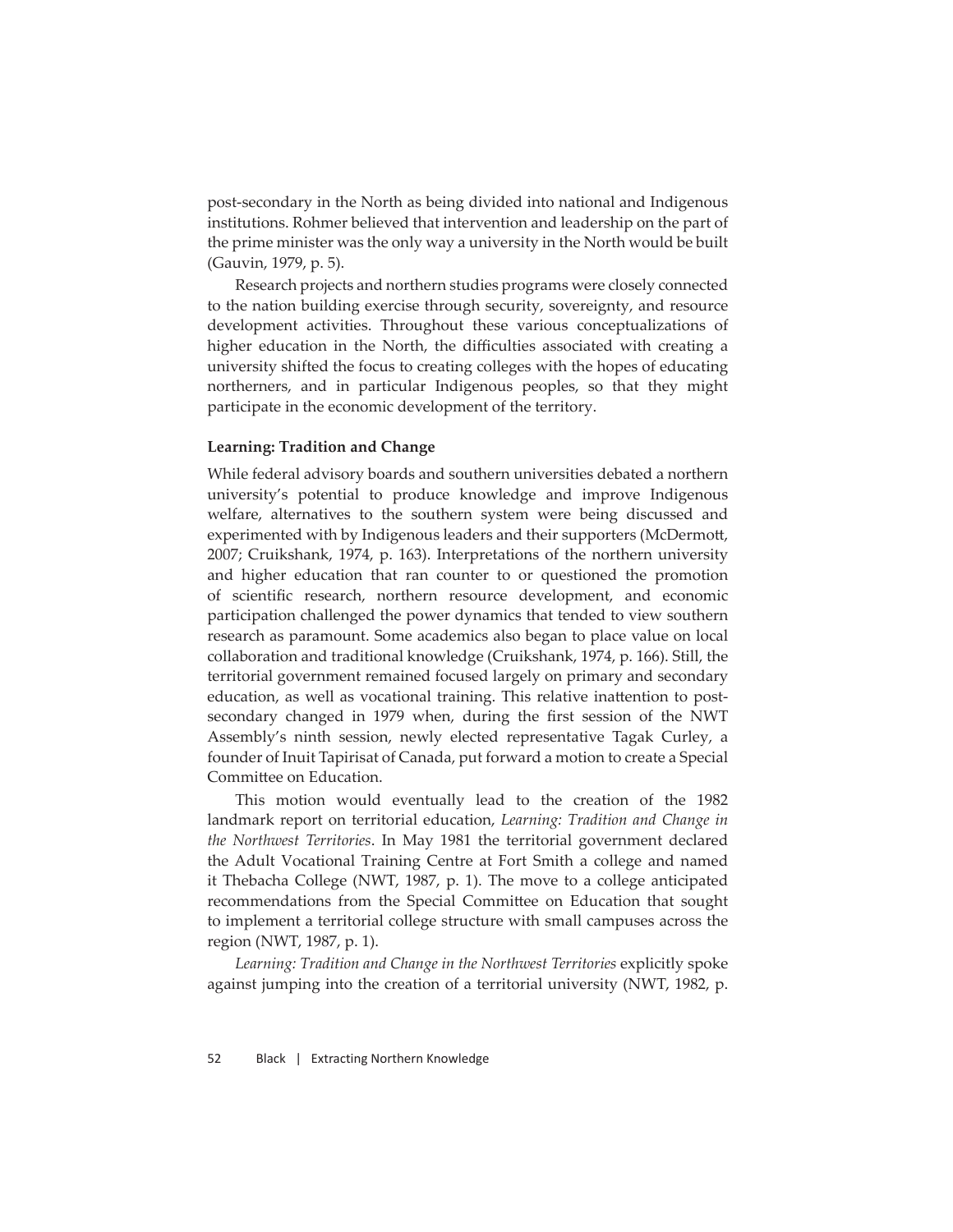133). Though the report noted that asking students to leave the territory for university education was not ideal, it cautioned against establishing a university simply in order to have a standard system of education that was exactly the same as systems elsewhere (NWT, 1982, p. 133). *Learning: Tradition and Change* also bolstered the connection between higher education and resource development: "only by training to secure work with these developments can the Government of the Northwest Territories assure its citizens of opportunities for employment in the wage economy" (NWT, 1982, p. 134). Integration into the wage economy was a primary objective and most members of the territorial government appear to have agreed with this recommendation (NWT, 1982, p. 308). However, in debating the committee's report, the exact structure of the new Arctic College was the source of some conflict and revealed the split between the Eastern and Western Arctic.

In November 1982, the Committee of the Whole of the Legislative Assembly debated the *Learning: Tradition and Change* report. While some politicians viewed the Thebacha campus a sufficient starting point for an Arctic college, the complexities of distance and cultural difference demanded deviation from the status quo. Member Dennis Patterson articulated the need for campuses that reflected regional difference and traditional knowledge:

> I think there is some talk alive and well in the Eastern Arctic, for example, about establishing a cultural university, or a university museum complex as has been proposed by the Inuit Cultural Institute, or a folk school along the Greenland model, whereby people would be able to take training in areas that might not lead to university or technical institutes in southern Canada. (1982, p. 306)

Patterson's mention of a "folk" or "cultural" university reiterated Indigenous demands for a university that would have little resemblance to a model rooted in southern political-economic goals. Recommendation number twelve of the committee, the creation of an Arctic College, was passed by the Legislative Assembly in 1982. In 1986, Arctic College was made a corporate entity, at arm's length from the government, through the Arctic College Act (Aurora College, 2006, p. 9).

The geographic disparities of the Northwest Territories and the cultural characteristics of higher education in the Eastern and Western Arctic have often been points of contention. Thus, it was expected that Arctic College would eventually separate into two entities, which it did in 1994.7 Aurora College officially came into being on January 1, 1995 and is today the main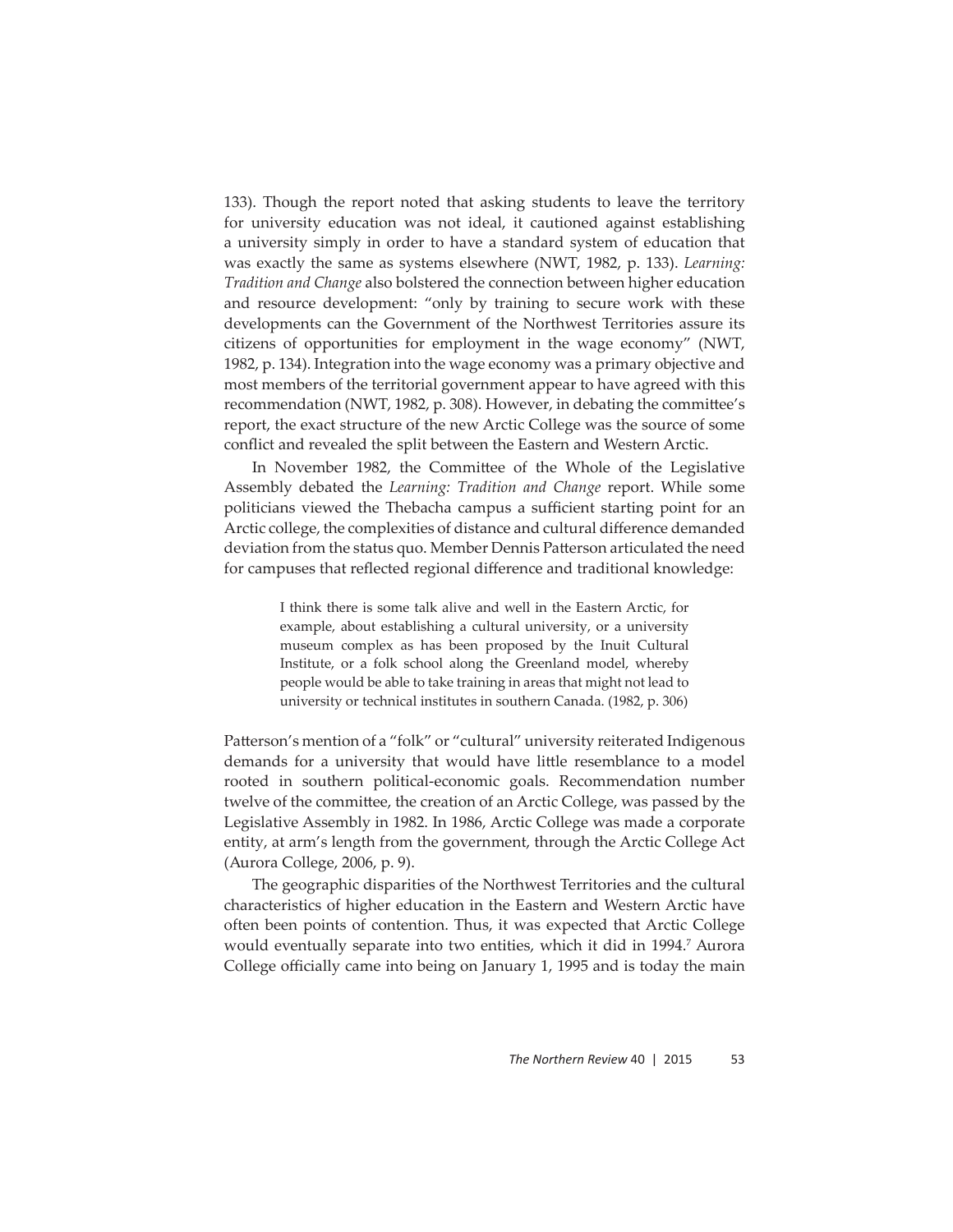provider of public post-secondary education in the Northwest Territories; Nunavut Arctic College provides programming to the peoples of Nunavut.

#### **Tracing Higher Education in the North**

In this article, I have explored some of the historical patterns of approaches to post-secondary education in the North. Following the end of the Second World War, the expansion of the post-secondary education system in southern Canada coincided with the expansion of national fixation with the North. University research was driven by the national priorities of sovereignty and the extractive economy. Knowledge, too, was extracted for the benefit of southern universities and the national project of settler colonialism. When the federal government and universities did focus on providing higher education in the North it was frequently done in a topdown manner. Scientific development was seen as the purview of southern Canadians, while basic education and vocational training would help "better" the northern population and prepare them for the wage economy.

As Indigenous peoples organized politically, they became further engaged with determining the future of education in the Eastern and Western Arctic, causing southern institutions and actors to rethink their approach to northern studies. In making explicit the links between politicaleconomic imperatives, knowledge creation, and the national imagination, I have argued that the history of northern post-secondary education must be understood within this context. A failure to do so would be to overlook the longstanding and dominant role that Canadian universities have played in assisting settler colonialism in Canada.

There is a growing movement by Indigenous peoples in the North to throw off the traditional western model of higher education. In the Northwest Territories, the Dechinta Centre for Research and Learning (formerly the Northern University Field School and Blachford Trust Initiative) "offers uniquely Northern and Indigenous course offerings—courses taught by Northern leaders, about the Northern context, with an agenda set by Northerners ..." ("What Dechinta Offers," 2014). Community and land-based approaches are an important rejection of the settler Canadian approach to higher education (Ballantyne, 2014). As the territorial North works towards the creation of a public university or universities, we must ask what role, if any, should there be for southern involvement in a northern university?

The personalities, organizations, and narratives that have figured in northern higher education deserve greater attention. I have touched upon several of them here with the hope that settler Canadian researchers and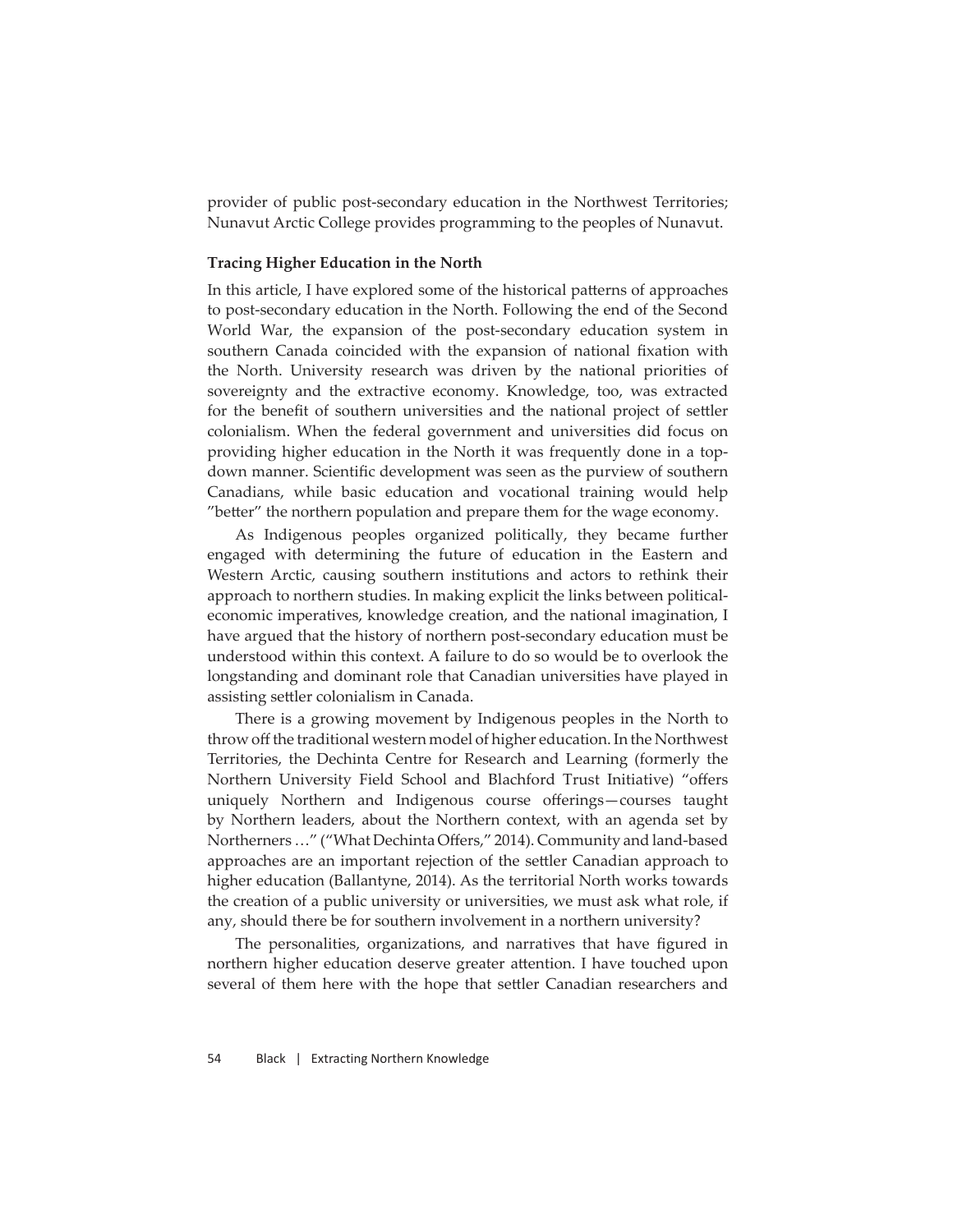institutions can begin to look inward *to know ourselves* and our role in settler colonialism. Whatever structure a northern university may take, we must be cautious of projects that view university education in the North as simply an opportunity for nation building or the expansion of southern knowledge systems; the debates and discussions of the past deserve much greater study and reflection as we look to the future.

# **Acknowledgements**

I would like to thank ArcticNet for funding the research presented in this article. Thank-you also to Dr. Frances Abele for her support and guidance and to Dr. Eva Mackey and Sheena Kennedy Dalseg who provided feedback on early drafts of this article.

# **Author**

**Kelly Black** is a PhD Candidate in the School of Canadian Studies and the Institute of Political Economy at Carleton University in Ottawa.

### **Notes**

- 1. The term settler is used here to refer to non-Indigenous peoples who occupy and/or control lands that have been taken from Indigenous peoples.
- 2. While this article is primarily concerned with English Canadian nationalism, the North has also been an essential element of Quebec nation building, as evidenced by the 2011 launch of Le Plan Nord (Duhaime et al., 2013).
- 3. It is important to note that the evolution of vocational and trades education is woven into the northern university story. The formalization and incorporation of trades and vocational training into the education system has received limited but increasing attention. See, for example, Young and McDermott, 1988 and Kennedy Dalseg, 2015.
- 4. The Indian Brotherhood of the Northwest Territories was formed in 1969 in response to the federal "White Paper" and the proposed Mackenzie Valley pipeline. COPE was formed in early 1970 to represent the interests of Indigenous peoples in the Western Arctic after the discovery of oil in the region. ITC was founded in 1971 to represent the national interests of Inuit.
- 5. There is also an interesting geographic dimension to Arvaluk's participation in these education discussions. While Rohmer and the UCN founders advocated for a university from the Mackenzie Delta, Arvaluk and others in the Eastern Arctic were having their own conversations about higher education. Although the Carrothers Commission had not recommended the immediate division of the Northwest Territories into eastern and western segments, the cultural difference and geographic distance between Inuit, Inuvialuit, and First Nations would play an important role in post-secondary education debates.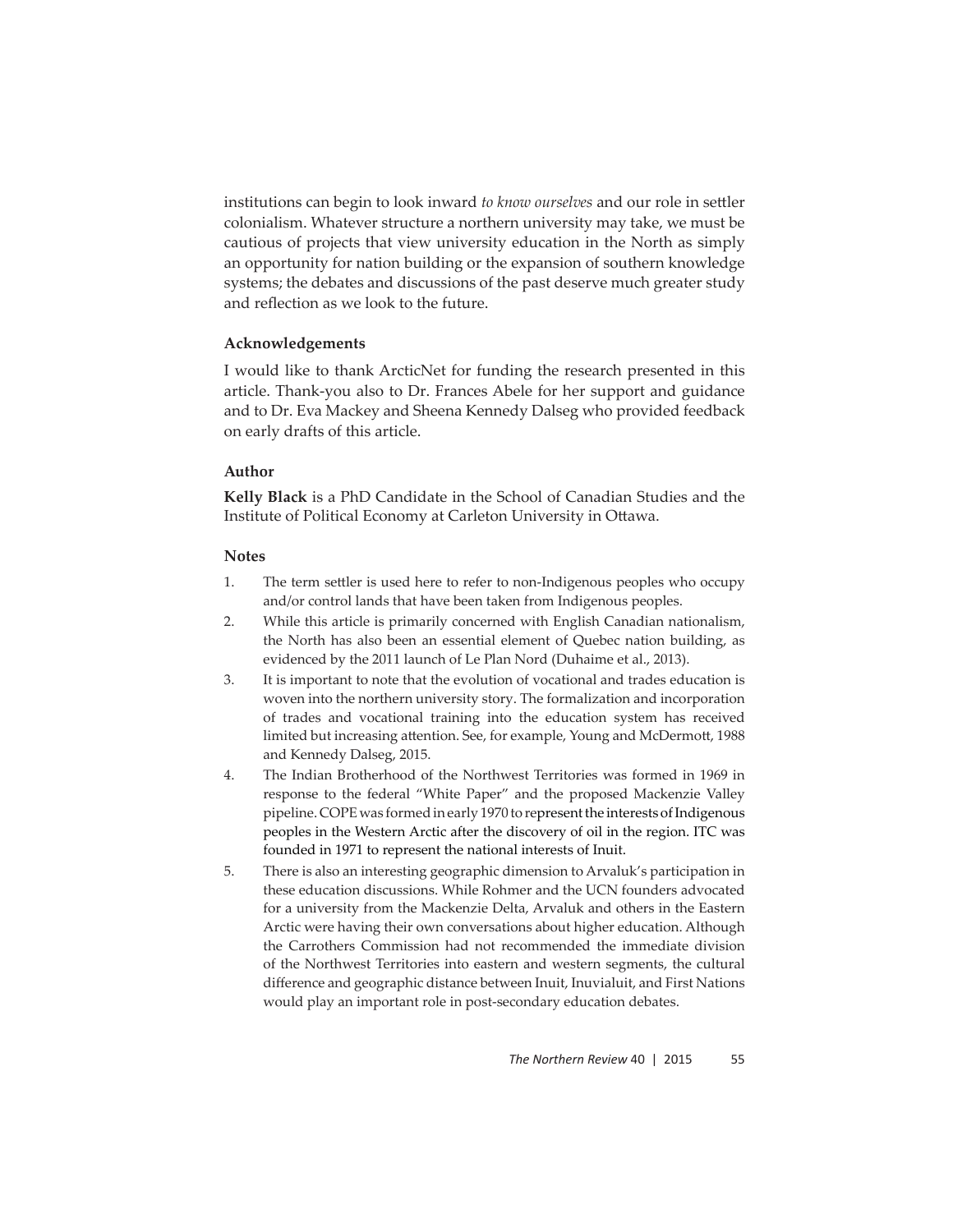- 6. As a result of Dr. Hamelin's motion, the Science Advisory Board was established in 1975. From 1976–1984 the board's vice-chair was Walter O. Kupsch. The Science Advisory Board is different from the Science Institute of the Northwest Territories, which was created by the NWT Legislative Assembly in 1984. In 1995 the Institute was divided and merged with Nunavut Arctic College and Aurora College (Aurora Research Institute, 2011, p. 3).
- 7. The 1982 plebiscite on the division of the Northwest Territories demonstrated that northern residents overwhelmingly favoured the creation of a new territory in the east (Abele & Dickerson, 1985, p. 2). The division of Arctic College into Aurora and Nunavut Arctic Colleges was one part of the long journey toward self-determination.

#### **References**

- Abel, K. (2005). *Drum songs: Glimpses of Dene history*. Montreal: McGill-Queens University Press.
- Abele, F. & Dosman, E. J. (1981). Interdepartmental coordination and northern development. *Canadian Public Administration*, 24(3), 428-451. Retrieved from http:// onlinelibrary.wiley.com.proxy.library.carleton.ca/doi/10.1111/j.1754-7121.1981. tb00342.x/epdf
- Abele, F. & Dickerson, M. O. (1985). The 1982 plebiscite on division of the Northwest Territories: regional government and federal policy. *Canadian Public Policy/Analyse*  De Politiques, 11.1, 1-15. Retrieved from http://www.jstor.org/stable/3550376
- Abele, F., Courchene, T., Seidle, F. L., & St. Hilaire, F. (Eds.). (2009). *Northern exposure: Peoples, powers and prospects in Canada's North*. Montréal: The Institute for Research on Public Policy.
- Abele, F. & Seidle, L. (2010, October 15). Canada needs a university in the North. *Nunatsiaq Online*. Retrieved from http://www.nunatsiaqonline.ca/stories/ article/98789\_canada\_needs\_a\_university\_in\_the\_north
- Abele, F. & Graham, K. (2010). *The literature on building post-secondary success*. Retrieved from Inuit Tapiriit Kanatami website: https://www.itk.ca/system/ files\_force/Abele-and-Graham-Buildng-Post-Secondary-Success-lit-rev-FINAL-Mar-29-10.doc?download=1
- Abele, F. (2014). The lasting impact of the Berger inquiry into the construction of a pipeline in the Mackenzie Valley. In Inwood, G. J., & Johns, C. M. (Eds.). *Commissions of inquiry and policy change: A comparative analysis* (pp. 88–112). Toronto: University of Toronto Press.
- Adams, P. (1976). Canadian studies and the Arctic. *Arctic*, 29 (3), 130–137. Retrieved from http://arctic.synergiesprairies.ca/arctic/index.php/arctic/article/ view/2796/2773
- Adams, P. (2007). *Trent, McGill, and the North: A story of Canada's growth as a sovereign polar nation*. Peterborough: Cover to Cover Publication Services.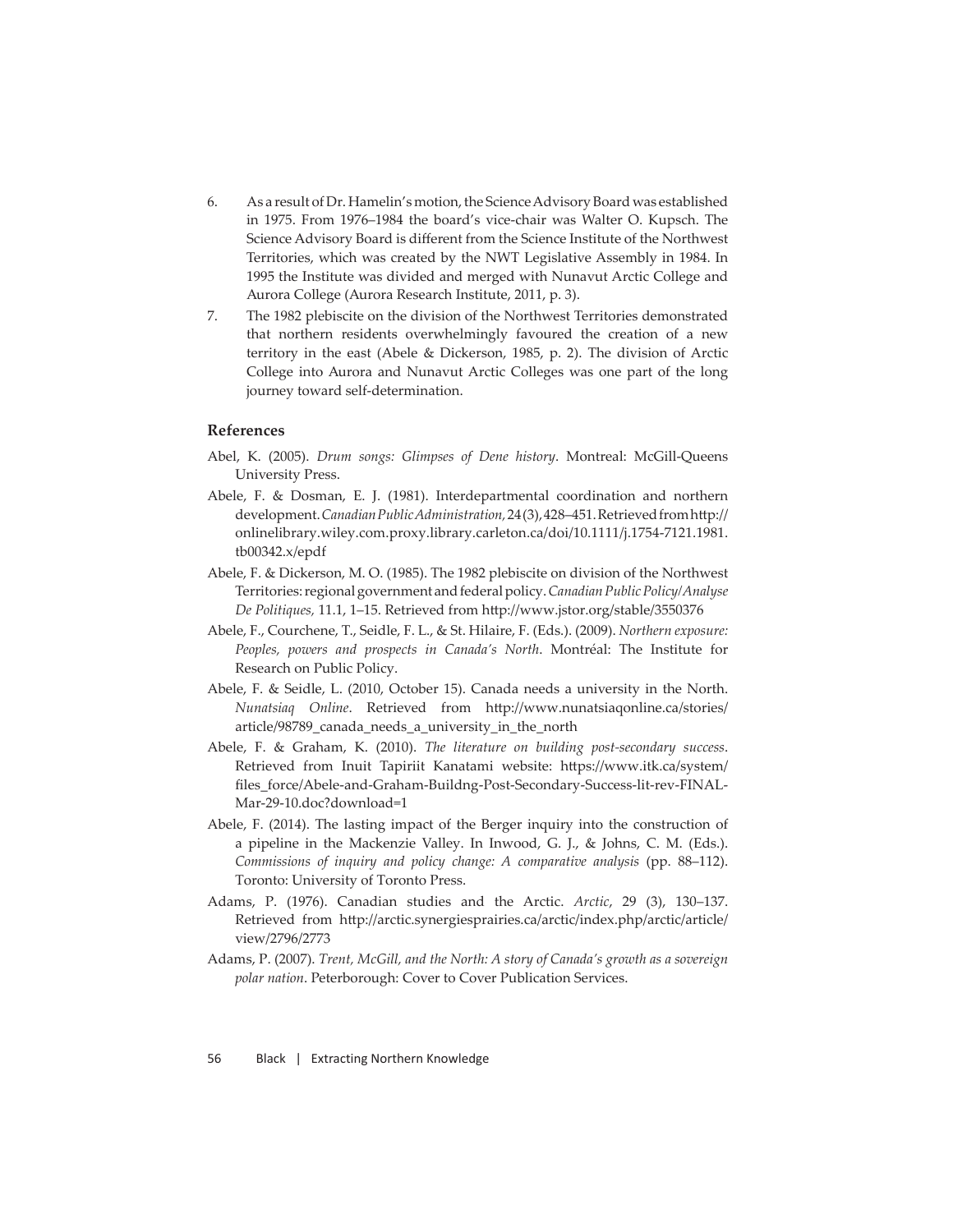- Atwood, M. (1972). *Survival: A thematic guide to Canadian literature*. Toronto: House of Anansi Press Limited.
- Aurora College. (2006). *Strong foundations new horizon: continuity and change at Aurora College 2006–2015*. Retrieved from http://www.auroracollege.nt.ca/\_live/ documents/content/Strategic\_Plan\_06-15.pdf
- Aurora Research Institute. (2011). *Doing research in the Northwest Territories: A guide*  for researchers applying for a scientific research licence. Retrieved from https:// nwtresearch.com/sites/default/files/doing-research-in-the-northwest-territories. pdf
- Ballentyne, E. F. (2014). Dechinta Bush University: Mobilizing a knowledge economy of reciprocity, resurgence and decolonization. *Decolonization: Indigeneity, Education & Society*, 3 (3), 67-85. Retrieved from decolonization.org/index.php/ des/article/download/22238/18050
- Barker, A. J. (2009). The contemporary reality of canadian imperialism: Settler colonialism and the hybrid colonial state. *The American Indian Quarterly*, 33 (3), 325-351. doi: 10.1353/aiq.0.0054
- Berger, C. (1970). *The sense of power: Studies in the ideas of Canadian imperialism 1867– 1914.* Toronto: University of Toronto Press.
- Black, K., & Murphayo, A. (in press). Unsettling settler belonging: (Re)naming and territory making in the Pacific Northwest. *American Review of Canadian Studies*.
- Cruikshank, J. (1974). Resource management training: An approach to education through the University of Canada North. In Berry, F. (Ed.), *The Collected Papers of the Northern Cross-Cultural Education Symposium* (pp. 159–167). Retrieved from http://files.eric.ed.gov/fulltext/ED094917.pdf
- Cameron, D. (1991). *More than an academic question: Universities, government, and public policy in Canada*. Halifax: The Institute for Public Policy Research.
- Canada. (1951). *Royal Commission on national development in the arts, letters, and sciences*. Retrieved from http://www.collectionscanada.gc.ca/massey/index-e.html
- Canada. (1962). *Royal Commission on government organization*. Retrieved from http:// epe.lac-bac.gc.ca/100/200/301/pco-bcp/commissions-ef/glassco1962-eng/ glassco1962-eng.htm
- Canada. (1977). *Northern frontier, northern homeland: The report of the Mackenzie Valley*  pipeline inquiry. Retrieved from http://www.pwnhc.ca/extras/berger/report/ BergerV1\_Content\_e.pdf
- Canadian Polar Commission. (2014). Historical overview. Retrieved from http:// www.polarcom.gc.ca/node/167#chp0
- Darnell, F. & Hoëm, A. (1996). *Taken to extremes: Education in the far North.* Oslo: Scandinavian University Press.
- Duhaime, G., Brousseau, S., Grenier, J., Therrien, A., Beaudoin-Jobin, C. (2013). Le développement du Nord et le destin du Québec. *Recherches sociographiques,* 54.3, 477–511. doi: 10.7202/1021001ar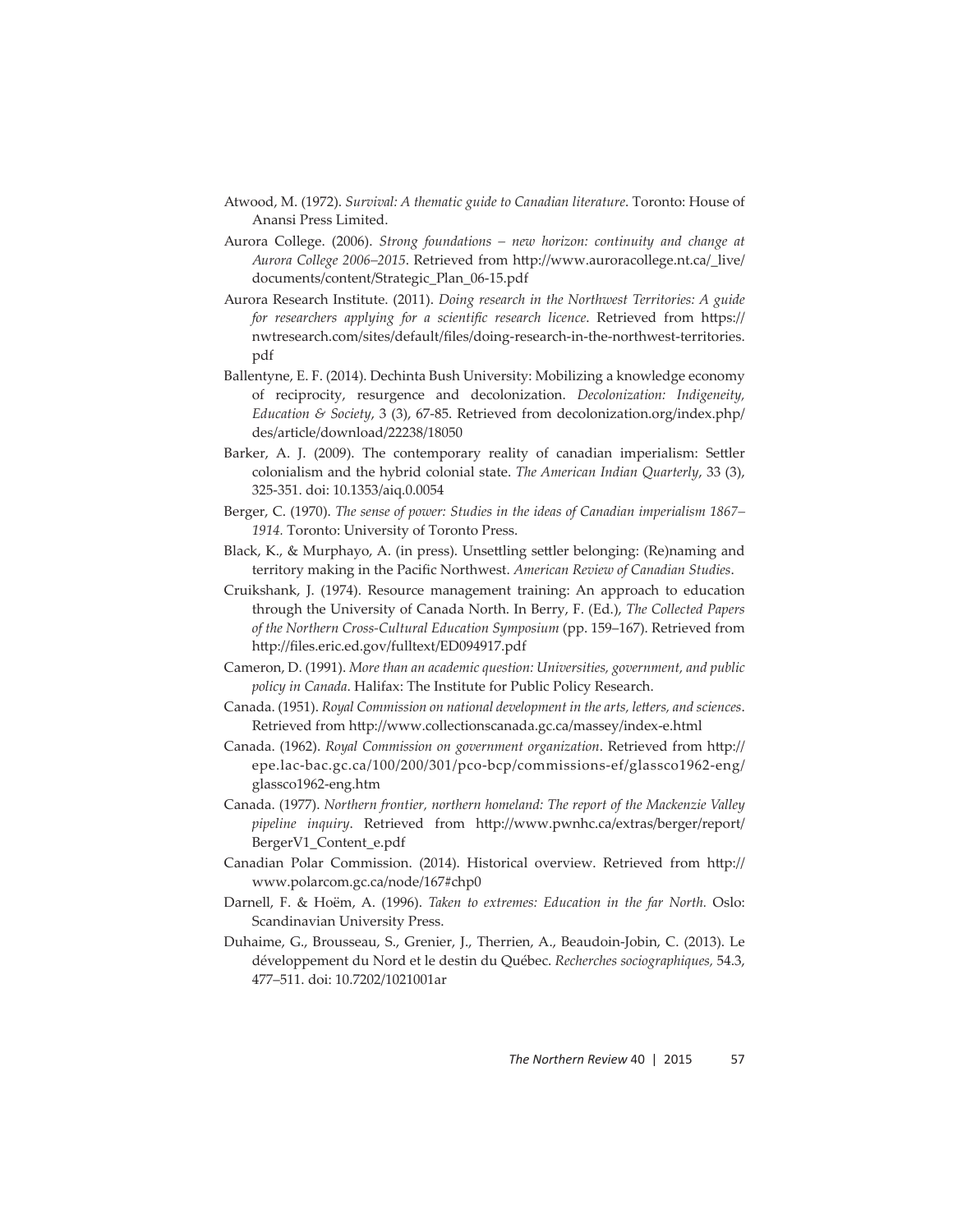- Evenden, M. D. (1998). Harold Innis, the Arctic survey, and the politics of social science during the Second World War. *Canadian Historical Review,* 79.1, 36-67. Retrieved from http://search.proquest.com.proxy.library.carleton.ca/ docview/224300093?pq-origsite=summon
- Gauvin, W. H. (1979). University of the North. *Agenda*, 2, 2–5.
- Graham, A. (2000). The university that wasn't: The University of Canada North, 1970- 1985. (Masters thesis, Lakehead University). 2000. Retrieved from http://courses. yukoncollege.yk.ca/~agraham/papers/ucnmain.htm
- Graham, A. (2007). In the North, for the North, by the North: The extraordinary vision of Aron Senkpiel for the betterment of the North through education. *The Northern Review, 27, 110-123. Retrieved from http://journals.sfu.ca/nr/index.php/* nr/article/download/142/87
- Grant, S. *Sovereignty or security?: Government policy in the Canadian North, 1936–1950*. Vancouver: University of British Columbia Press.
- Grant, S. (1998). Arctic wilderness–and other mythologies. *Journal of Canadian Studies,* 33.2, 27-42. Retrieved from http://search.proquest.com.proxy.library. carleton.ca/docview/203556445?pq-origsite=summon
- Hamelin, L. E., & Cailleux, A. (Eds.). (1970). *Third Canadian northern conference*: *Proceedings May 26-29 mai 1970.* Quebec: Universit*é* Laval.
- Hamelin, L. E. (1978). *Canadian nordicity: It's your North, too*. (Trans. William Barr). Montreal: Harvest House.
- Harper, S. (2013, December). Prime Minister Harper's 2013 northern tour*. Northern Public Aff airs*, 2 (2), 17–26.
- Harris, R. S. (1976). *A history of higher education in Canada 1663–1960*. Toronto: University of Toronto Press.
- Hurtubise, R. & Rowat, D. C. (1970). *The university, society and government: The report*  of the commission on the relations between universities and governments. Ottawa: University of Ottawa Press.
- Inuit Tapiriit Kanatami. (2011). *First Canadians, Canadians fi rst: National strategy on Inuit education* 2011. Ottawa: Ontario.
- Kennedy Dalseg, S. (2015). Creating citizens, building societies? Adult education in the Eastern Arctic as if community mattered. *Historical Studies in Education*, Spring, 99–120.
- Koenig, D.M., & Caillol, M. (1975). *Northern people and higher education: Realities and*  possibilities: Phase 2 of the university and the Canadian North. Ottawa: Association of Universities and Colleges Canada.
- Kupsch, W. O., & Caillol, M. (1973). *The university and the Canadian North*. Ottawa: Association of Universities and Colleges of Canada.
- Kupsch, W. O., Hammersmith, J., & Butters, T. (1967). Editorial comment on the Carrothers Commission. *Northian,* 4.1, 4–10.
- Laing, A. (1967). Comments on education. *Northian,* 5.1, 36.

58 Black | Extracting Northern Knowledge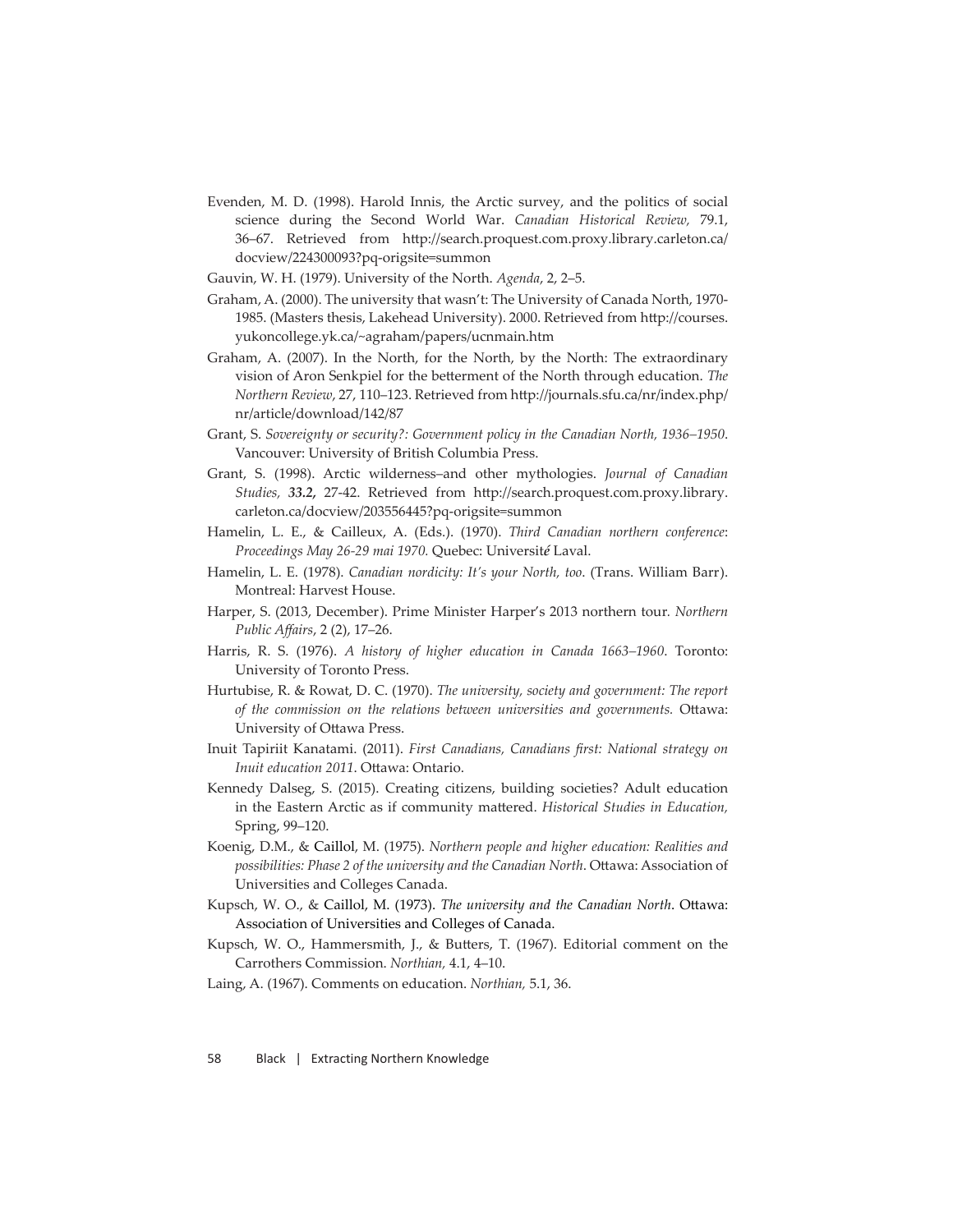- Levitt, K. (1970). *Silent surrender: The multinational corporation in Canada*. Toronto: Macmillan of Canada.
- Lloyd, T. (Ed.). (1978). *Proceedings from Association of Canadian Universities for Northern*  Studies: First annual conference, Chicoutimi, Quebec, April 19-22, 1978. Ottawa: Association of Canadian Universities for Northern Studies.
- Lotz, J. (1970). *Northern realities: The future of northern development in Canada*. Toronto: New Press.
- Mackey, E. (2000). "Death by landscape": Race, nature, and gender in Canadian nationalist mythology. *Canadian Woman Studies,* 20.2, 125–130. Retrieved from http://proxy.library.carleton.ca/login?url=http://search.proquest.com.proxy. library.carleton.ca/docview/217461916?accountid=9894
- Mackey, E. (2014). Unsettling expectations: (Un)certainty, settler states of feeling, law, and decolonization. *Canadian Journal of Law and Society / Revue Canadienne Droit et Société*, 20, 235–252. doi: 10.1017/cls.2014.10
- McDermott, N. (Ed.). (2007). *That's my vision: The life story of James Arvaluk. Iqaluit:* Nunavut Arctic College.
- McGregor, H. (2010). *Inuit education and schools in the Eastern Arctic*. Vancouver: UBC Press.
- Mowat, F. (1967). *Canada North*. Toronto: McClelland and Stewart Limited.
- Mowat, F. (1976). *Canada North now*. Toronto: McClelland and Stewart Limited.
- Northwest Territories. (1971, June 21). *Hansard: 45<sup>h</sup>* Session, 7<sup>th</sup>. Council Debates, 302–303.
- Northwest Territories. (1982, November 5). *Hansard*: *9th Session, 9th Assembly*. Legislative Assembly, 124–131.
- Northwest Territories. (1982, November 12). *Hansard*: *9th Session, 9th Assembly*. Legislative Assembly, 304–310.
- Northwest Territories Legislative Assembly, Special Committee on Education. (1982). *Learning: Tradition and change in the Northwest Territories*. Yellowknife: Special Committee on Education.
- Northwest Territories. (1987). *Development plan: Arctic College*. Yellowknife: Northwest Territories.
- O'Connell, M. P. (1968). Confrontation: I.E.A. and Lester Pearson. *Northian,* 5.2, 20–21.
- Poelzer, G. (2007). The University of the Arctic: From vision to reality. *The Northern Review, 27, 28-37. Retrieved from http://journals.sfu.ca/nr/index.php/nr/article/* viewFile/138/83
- Poelzer, G. (2009). Education: A critical foundation for a sustainable North. In Abele, F., Courchene, T., Seidle, F. L, & St. Hilaire, F., (Eds.), *Northern exposure: Powers, peoples and projects* (pp. 427–466). Montréal: The Institute for Research on Public Policy.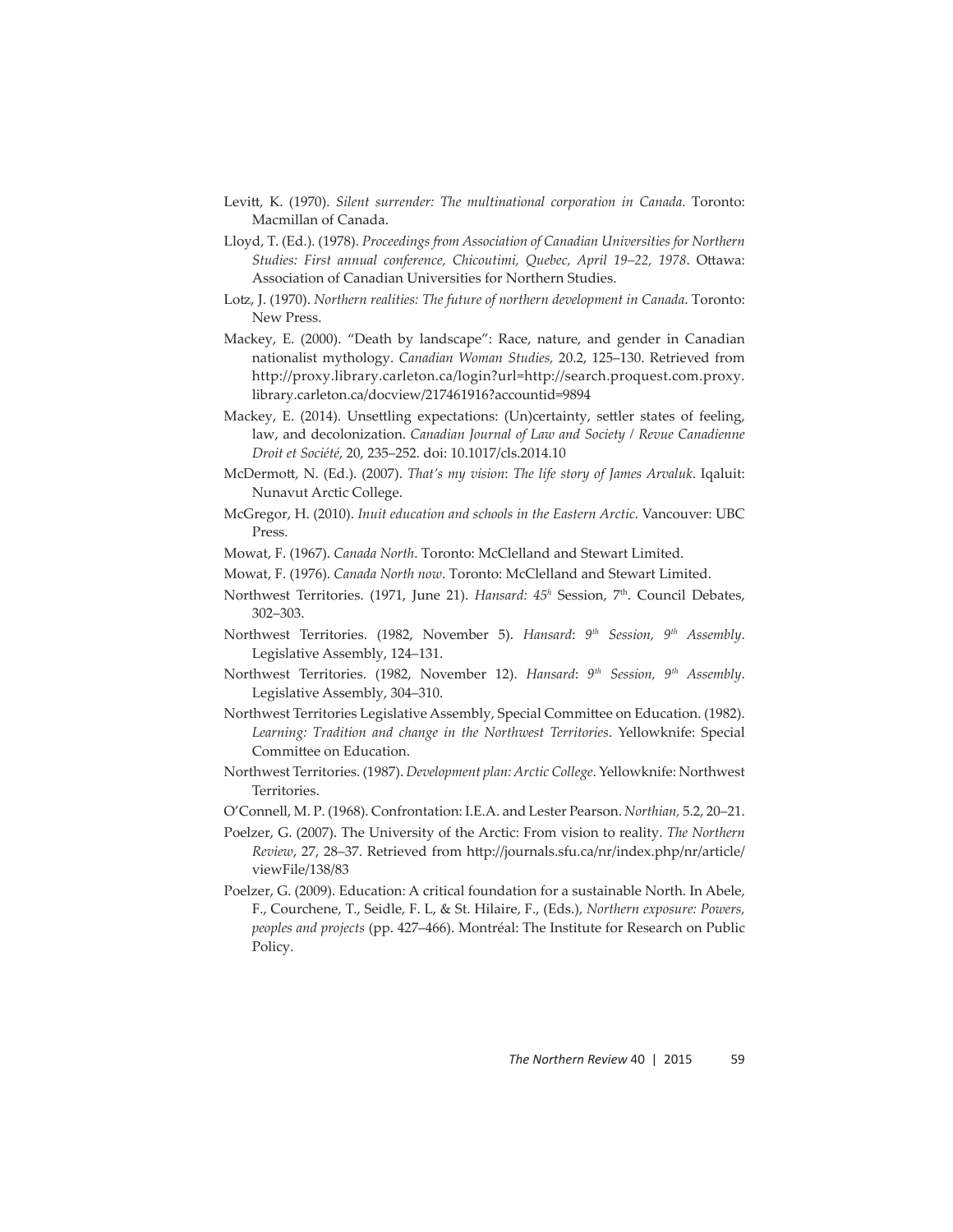- Powell, R. C. (2008). Science, sovereignty and nation: Canada and the legacy of the International Geophysical Year, 1957–1958. *Journal of Historical Geography,* 34.4, 618–638. doi:10.1016/j.jhg.2008.08.005
- Rasmussen, D. (2001). Qallunology: A pedagogy for the oppressor*. Canadian Journal*  of Native Education, 25 (2), 105 -116. Retrieved from http://search.proquest.com. proxy.library.carleton.ca/docview/230304403?pq-origsite=summon
- Robertson, G. (2000). *Memoirs of a very civil servant: Mackenzie King to Pierre Trudeau*. Toronto: University of Toronto Press.
- Rohmer, R. (1970). *The green North.* Toronto: Maclean-Hunter.
- Rohmer, R. (1973). *The Arctic imperative: An overview of the energy crisis*. Toronto: McClelland and Stewart.
- Rohmer, R. (2004). *Generally speaking: the memoirs of Major-General Richard Rohmer*. Toronto: The Dundurn Group.
- Rowat, D.C. (1963). Canada's Royal Commission on Government Organization. *Public Administration,* 41.2, 193–205.
- Rhul, J. (2008). *Inconification and the nationalized inukshuk*. (Unpublished Masters thesis). Carleton University, Ottawa.
- Science Council of Canada. (1977). *Northward looking: A strategy and a science policy for northern development.* Ottawa: Science Council of Canada.
- Science Council Committee on Northern Development. (1978). *A northern resource centre: A first step toward a University of the North. Ottawa: Science Council of* Canada.
- Senkpiel, A. (2007). Post-secondary education in the Yukon: The last thirty years. *The Northern Review, 27,* 6–19. Retrieved from journals.sfu.ca/nr/index.php/nr/ article/download/136/81
- Simpson, A. (2011). Settlement's secret. *Cultural Anthropology*, 26 (2), 205-217. doi: 10.1111/j.1548-1360.2011.01095.x
- Symons, T.H.B. (1975). *To know ourselves: The Report of the Commission on Canadian*  Studies. Ottawa: Association of Universities and Colleges of Canada.
- Truth and Reconciliation Commission of Canada. (2012). *Canada, Aboriginal peoples, and residential schools: They came for the children*. Winnipeg: Truth and Reconciliation Commission of Canada.
- Turner, J. (2012). Politics and defence research in the Cold War. *Scientia Canadensis: Canadian Journal of the History of Science, Technology and Medicine / Scientia Canadensis : revue canadienne d'histoire des sciences, des techniques et de la medicine*, 35, (1-2), 39–63. doi: 10.7202/1013980ar
- Vick-Westgate, A. (2002). *Nunavik: Inuit-controlled education in Arctic Quebec.* Calgary: University of Calgary Press.
- Walter & Duncan Gordon Foundation. (2010). *Dialogue toward a university in northern Canada: Preliminary survey results*. Yellowknife: Northwest Territories.

60 Black | Extracting Northern Knowledge